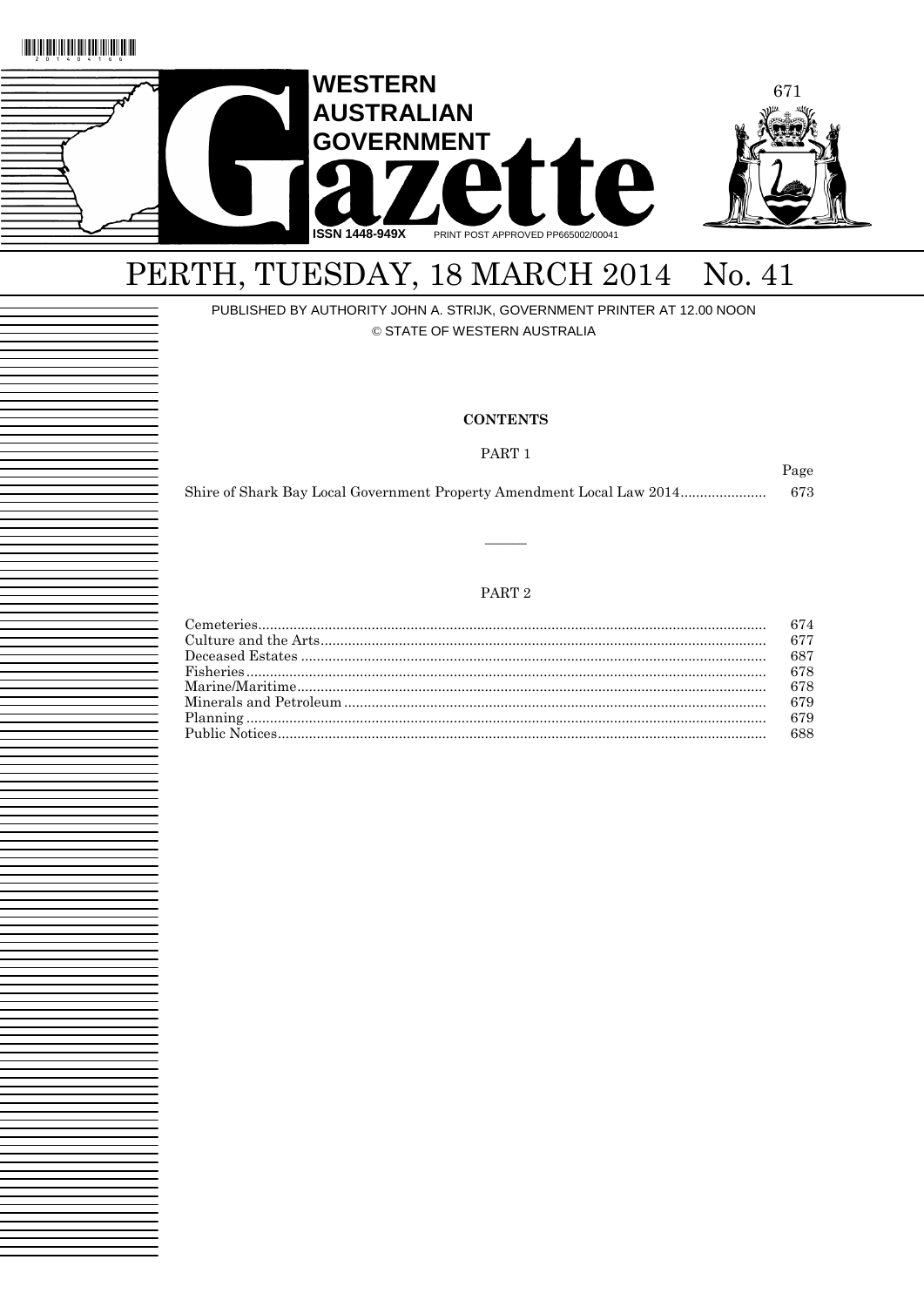## **IMPORTANT COPYRIGHT NOTICE**

© State of Western Australia

This work is copyright. Apart from any use as permitted under the *Copyright Act 1968*, no part may be reproduced by any process without written permission from the Attorney General for Western Australia. Inquiries in the first instance should be directed to the Government Printer, State Law Publisher, 10 William St, Perth 6000.

## **PUBLISHING DETAILS**

The Western Australian *Government Gazette* is published by State Law Publisher for the State of Western Australia on Tuesday and Friday of each week unless disrupted by Public Holidays or unforeseen circumstances.

Special *Government Gazettes* containing notices of an urgent or particular nature are published periodically.

The following guidelines should be followed to ensure publication in the *Government Gazette*.

- Material submitted to the Executive Council prior to gazettal will require a copy of the signed Executive Council Minute Paper and in some cases the Parliamentary Counsel's Certificate.
- Copy must be lodged with the Sales and Editorial Section, State Law Publisher no later than 12 noon on Wednesday (Friday edition) or 12 noon on Friday (Tuesday edition).

Delivery address: State Law Publisher Ground Floor, 10 William St. Perth, 6000 Telephone: 9426 0000 Fax: 9321 7536

- Inquiries regarding publication of notices can be directed to the Editor on (08) 9426 0010.
- Lengthy or complicated notices should be forwarded early to allow for preparation. Failure to observe this request could result in the notice being held over.

If it is necessary through isolation or urgency to fax copy, confirmation is not required by post. *If original copy is forwarded later and published, the cost will be borne by the advertiser.*

## **GOVERNMENT GAZETTE**

## **PUBLISHING DETAILS FOR EASTER AND ANZAC DAY 2014**

A gazette will be published at noon on **Thursday 17th April** closing time for copy is Tuesday 15th at noon.

A gazette will be published at noon on **Thursday 24th April** closing time for copy is Tuesday 22nd at noon.

A gazette will be published at noon on **Tuesday 29th April** closing time for copy is Thursday 24th at noon.

### **Gazettes will not be published on—**

Friday 18th April; Tuesday 22nd April; or Friday 25th April.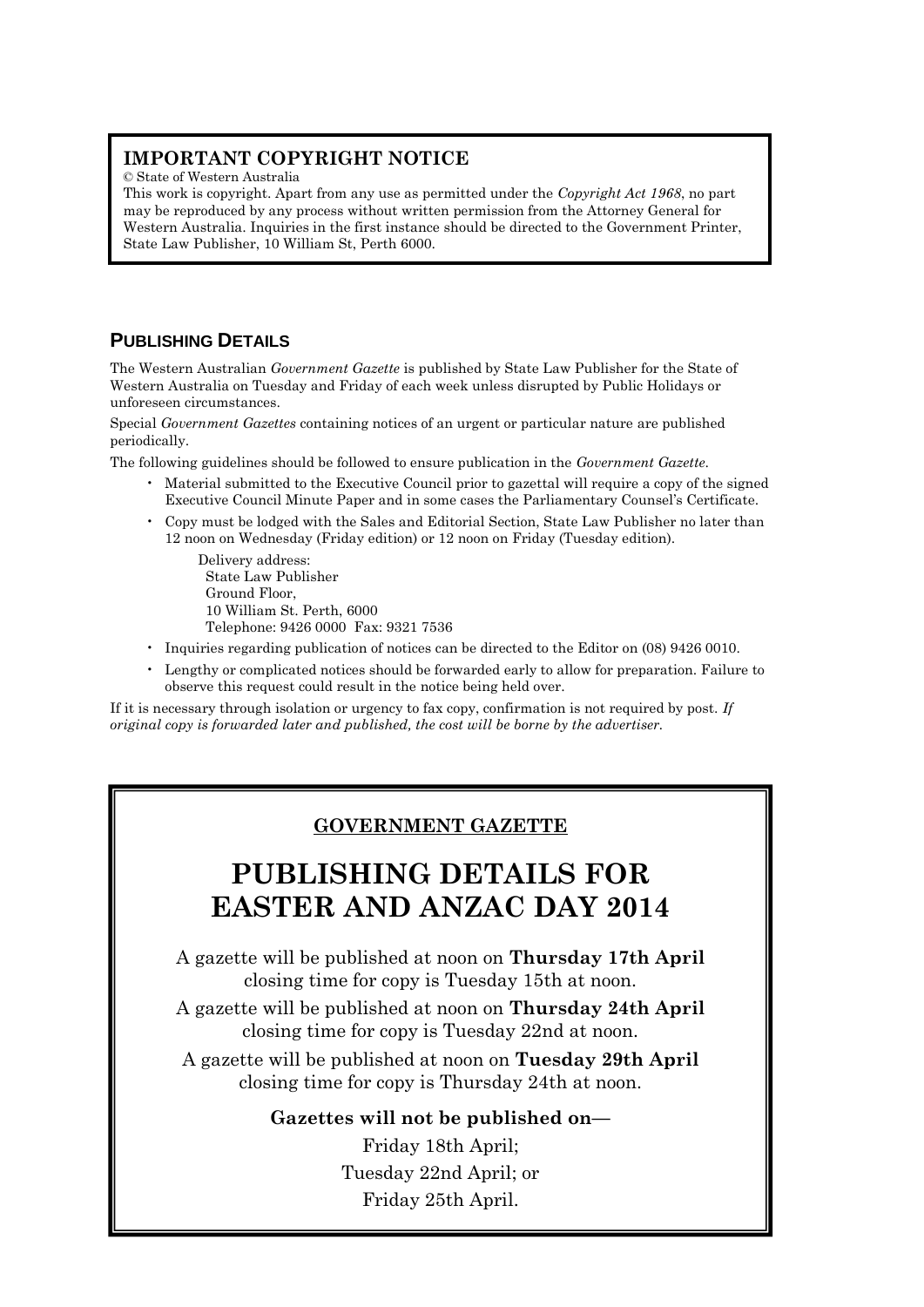## **— PART 1 —**

### **LOCAL GOVERNMENT**

**LG301\***

#### **LOCAL GOVERNMENT ACT 1995**

#### SHIRE OF SHARK BAY LOCAL GOVERNMENT PROPERTY AMENDMENT LOCAL LAW 2014

Under the powers conferred by the *Local Government Act 1995,* and all other powers enabling it, the Council of the Shire of Shark Bay resolved on 25 February 2014 to make the following local law—

#### **1. Citation**

This local law is cited as the Shire of Shark Bay *Local Government Property Amendment Local Law 2014*.

#### **2. Commencement**

This local law comes into operation 14 days after its publication in the *Government Gazette*.

#### **3. Local Government Property Local Law amended**

The *Shire of Shark Bay Local Government Property Local Law* published in the *Government Gazette* on 24 July 2002 is amended as follows—

(1) Clause 7.4 is deleted and a new clause 7.4 inserted as follows—

#### **7.4 When boat may remain moored**

Without the prior consent of the local government, a person in control of a boat shall not moor or make fast the boat to the Jetty unless—

- (a) the boat is in distress and then only to effect the minimum repairs necessary to enable the boat to be moved elsewhere;
- (b) the embarking or disembarking of passengers is in progress, and—
	- (i) the boat is moored for no longer than two hours; and
	- (ii) a period of not less than one hour has passed since the boat last cast off from the jetty;
- (c) the loading or discharging of cargo or other good is in progress in accordance with Division 5; and
- (d) where the boat is used at that time for commercial purposes, the person has first paid the fee (if any) for such mooring or making fast to the Local Government..
- (2) Clause 7.6 is deleted and a new clause 7.5 inserted as follows—

#### **7.5 Loading and discharging**

A person in control of a boat shall not allow the boat to come alongside or be moored or made fast to the Jetty for the purpose of loading or discharging cargo or other goods—

- (a) until the cargo or other goods are ready to be loaded or discharged; and
- (b) without the consent of the Local Government—
	- (i) between the hours of 6.00 pm to 6.00 am on the next day;
	- (ii) for longer than two hours; and
	- (iii) a period of not less than one hour has passed since the boat last cast off from the jetty.
- (3) Clauses 7.7 to 7.17 are renumbered 7.6 to 7.16 respectively.
- (4) The table in Schedule 1 is amended to delete the row referring to clause 7.5, and clauses 7.6 to 7.17 are renumbered 7.5 to 7.16 respectively.

Dated: 11 March 2014.

The Common Seal of the Shire of Shark Bay was affixed by authority of a resolution of the Council in the presence of—

————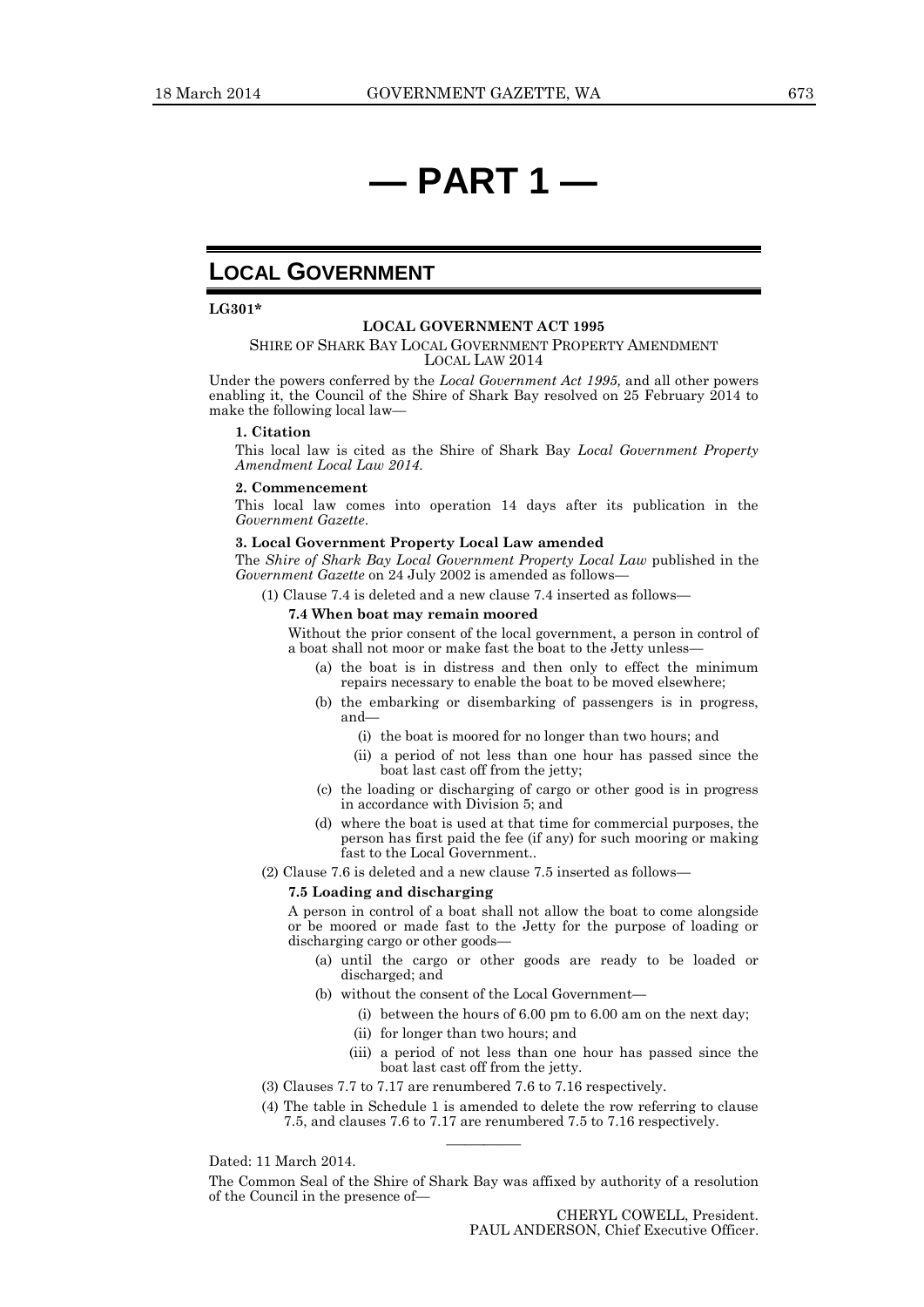## **— PART 2 —**

## **CEMETERIES**

**CE401\***

#### **CEMETERIES ACT 1986**

BUNBURY CEMETERY BOARD

Scale of Fees and Charges 2014-2015

In pursuance of powers conferred upon it by section 53 of the Cemeteries Act, the Bunbury Cemetery Board hereby records having resolved on the 25 March 2013 that the following Bunbury Cemetery Board fees and charges shall apply from 1 July 2014.

#### **SCHEDULE OF FEES AND CHARGES**

(All Fees and Charges include 10% GST)

#### *GENERAL CEMETERY*

#### **A: IN PUBLIC GROUND**

|    | Interment of any stillborn child in ground set aside for that purpose\$308.00              |  |
|----|--------------------------------------------------------------------------------------------|--|
| B: | IN PRIVATE GROUND (includes Natural Burial Area)                                           |  |
|    |                                                                                            |  |
|    |                                                                                            |  |
|    |                                                                                            |  |
|    | Interment in grave to any depth 2.13m including registration fee (Interment fee) \$1177.00 |  |
|    |                                                                                            |  |
| C: | <b>EXTRA CHARGES</b>                                                                       |  |
|    |                                                                                            |  |
|    |                                                                                            |  |
|    |                                                                                            |  |
|    |                                                                                            |  |
|    |                                                                                            |  |
|    |                                                                                            |  |
|    |                                                                                            |  |
|    |                                                                                            |  |
|    |                                                                                            |  |
|    | <b>LAWN CEMETERY</b>                                                                       |  |
|    | A: IN PRIVATE GROUND                                                                       |  |
|    |                                                                                            |  |
|    |                                                                                            |  |
|    |                                                                                            |  |
|    |                                                                                            |  |
|    | <b>B: EXTRA CHARGES</b>                                                                    |  |
|    |                                                                                            |  |
|    |                                                                                            |  |

## Interment not in usual hours as prescribed..............................................................................\$297.00 Interment on Saturday, Sunday or Public Holidays.................................................................\$550.00 Fee of exhumation....................................................................................................................\$2750.00 Re-interment in a new grave or vault .....................................................................................\$1177.00 Lawn trees ..................................................................................................................................\$473.00 *VAULTS*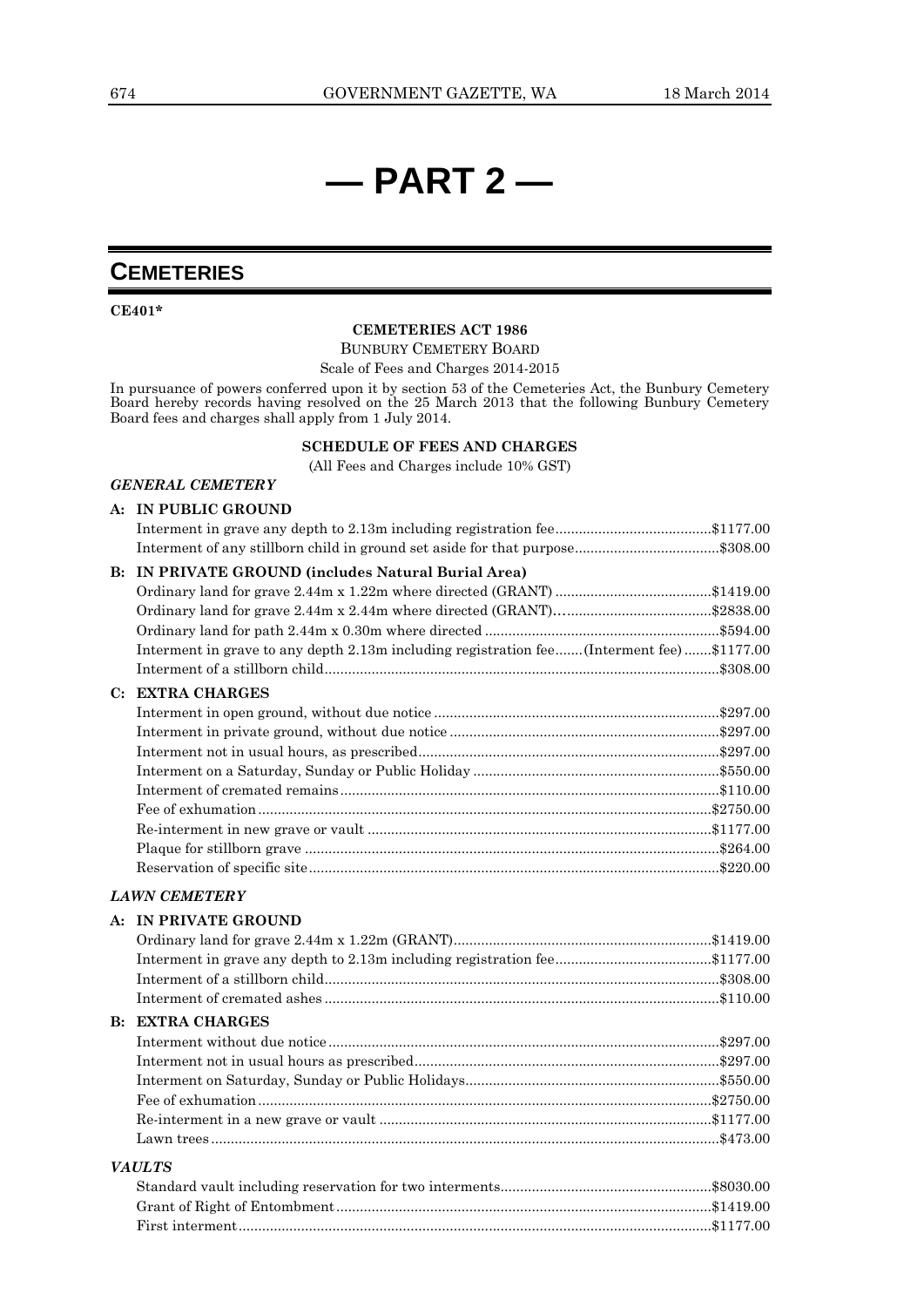#### *MAUSOLEUM*

Prices by quotation from Sales /Fee Schedule.

#### *MISCELLANEOUS CHARGES*

| Refund of an unexpired grant of right of burial not to exceed the amount originally paid |          |
|------------------------------------------------------------------------------------------|----------|
|                                                                                          |          |
|                                                                                          |          |
|                                                                                          |          |
| Attendance at placement of ashes in any grave: Monday to Friday 9.00am to 4.00pm, by     | .\$44.00 |
|                                                                                          |          |
|                                                                                          |          |
|                                                                                          |          |

#### *CREMATORIUM*

#### **A: CREMATION FEES**

| <b>B: EXTRA CHARGES</b>                                                             |  |
|-------------------------------------------------------------------------------------|--|
|                                                                                     |  |
|                                                                                     |  |
|                                                                                     |  |
| Use of crematorium chapel and/or Condolence Lounge (service only) per hour \$330.00 |  |
|                                                                                     |  |
|                                                                                     |  |
|                                                                                     |  |

#### **C: DISPOSAL OF ASHES**

#### **1: NICHE WALLS**

|    | Placement in single niche including bronze plaque and inscription \$495.00           |           |
|----|--------------------------------------------------------------------------------------|-----------|
|    | Placement in double niche including bronze plaque and first inscription \$693.00     |           |
|    |                                                                                      |           |
|    |                                                                                      |           |
|    |                                                                                      |           |
| 2: | <b>GARDEN OF REMEMBRANCE</b>                                                         |           |
|    |                                                                                      |           |
|    |                                                                                      |           |
| 3: | <b>MEMORIAL GARDEN OF REMEMBRANCE</b>                                                |           |
|    | Interment including 143mm x 117mm bronze plaque and reservation for three additional |           |
|    |                                                                                      |           |
| 4: | MEMORIAL GARDEN FAMILY ROSE OR SHRUB                                                 |           |
|    | Interment with family rose bush or shrub including 229mm x 184mm bronze plaque and   | .\$869.00 |
|    |                                                                                      |           |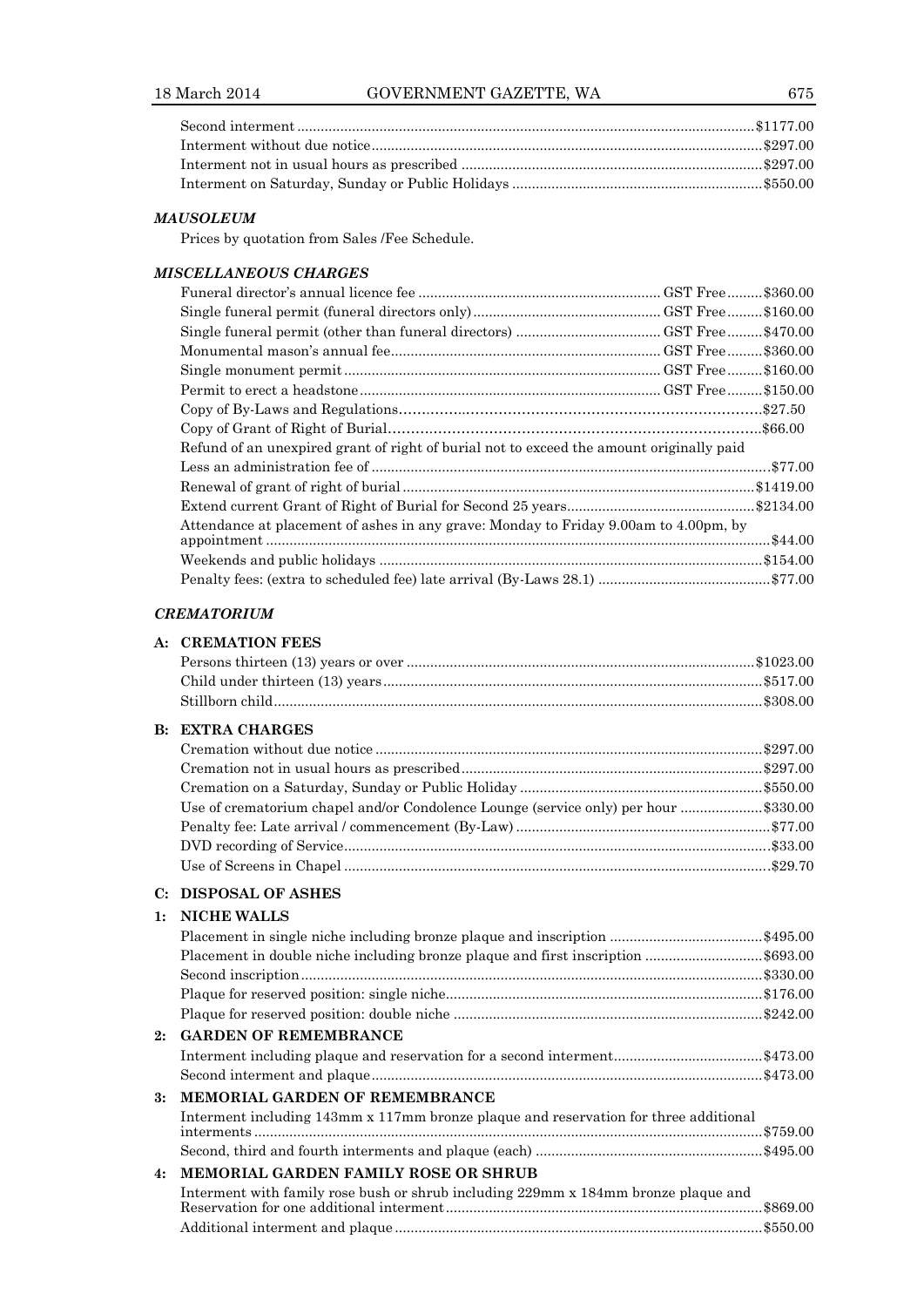|    | 5: FAMILY ESTATES                                                                                                                |  |
|----|----------------------------------------------------------------------------------------------------------------------------------|--|
|    | Selected Shrub Interment to 1.2 sq metre including 229mm x 229mm bronze plaque and                                               |  |
|    | Family Estates including 229mm x 229mm bronze plaque & interment                                                                 |  |
|    |                                                                                                                                  |  |
|    |                                                                                                                                  |  |
|    | Family Tree Beds including 229mm x 229mm bronze plaque                                                                           |  |
|    |                                                                                                                                  |  |
|    |                                                                                                                                  |  |
|    |                                                                                                                                  |  |
|    |                                                                                                                                  |  |
| 6: | <b>MEMORIAL WALLS</b>                                                                                                            |  |
|    | 7.1 Modular Niche Wall single position including bronze plaque and interment\$495.00                                             |  |
|    | 7.2 Limestone Memorial Wall single position including standard bronze plaque \$737.00                                            |  |
|    | 7.3 Limestone Memorial Wall single position with coloured plaque & sculptured border  \$814.00                                   |  |
|    |                                                                                                                                  |  |
|    |                                                                                                                                  |  |
| 7: | NATURE SERIES GROUND NICHES                                                                                                      |  |
|    | Interments in selected position including 229mm x 229mm bronze plaques and<br>Reservation for one additional interment           |  |
|    |                                                                                                                                  |  |
|    |                                                                                                                                  |  |
|    |                                                                                                                                  |  |
|    |                                                                                                                                  |  |
|    |                                                                                                                                  |  |
|    |                                                                                                                                  |  |
| 8: | <b>OTHER FEES</b>                                                                                                                |  |
|    |                                                                                                                                  |  |
|    |                                                                                                                                  |  |
|    |                                                                                                                                  |  |
|    |                                                                                                                                  |  |
|    |                                                                                                                                  |  |
|    | Administration and registration fee for collection of ashes from crematorium                                                     |  |
|    |                                                                                                                                  |  |
|    |                                                                                                                                  |  |
|    |                                                                                                                                  |  |
|    |                                                                                                                                  |  |
|    |                                                                                                                                  |  |
|    |                                                                                                                                  |  |
|    |                                                                                                                                  |  |
| 9: | <b>OTHER FEES Cont.</b><br>Single Permit / Licence to place memorial in garden (Plus costs by Quotation: Costs                   |  |
|    | include base, grant, plants maintenance, public liability insurance & registration)\$150.00<br>Attendance at placement of ashes: |  |
|    |                                                                                                                                  |  |
|    |                                                                                                                                  |  |
|    |                                                                                                                                  |  |
|    |                                                                                                                                  |  |
|    |                                                                                                                                  |  |

#### BUNBURY CEMETERY BOARD Schedule of Pre-Need Services 2014 2015 (All Fees and Charges include 10% GST)

#### **GENERAL CEMETERY**

| <b>LAWN CEMETERY</b> |  |
|----------------------|--|
|                      |  |
|                      |  |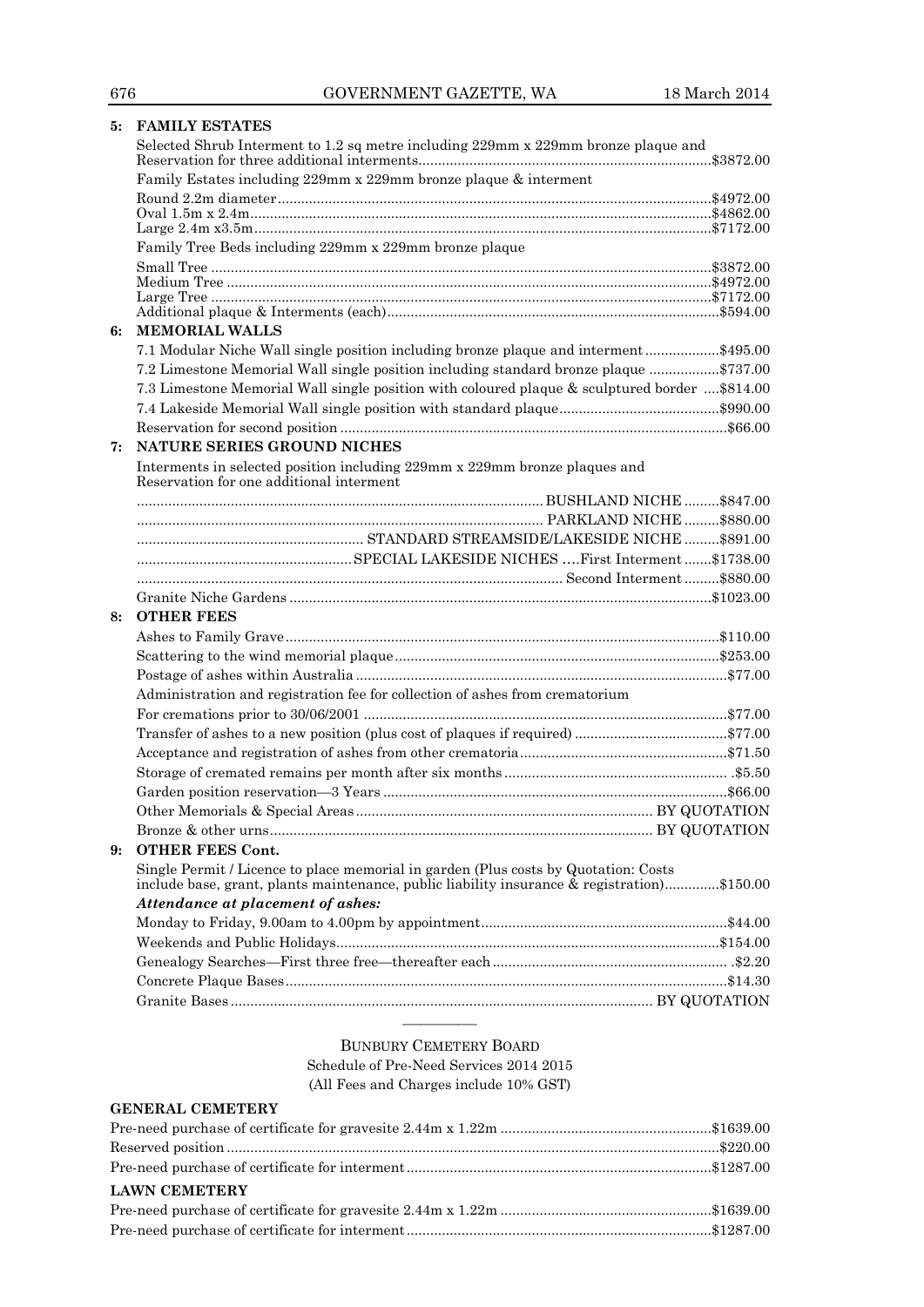| <b>CREMATION</b>                                                                      |  |
|---------------------------------------------------------------------------------------|--|
|                                                                                       |  |
|                                                                                       |  |
|                                                                                       |  |
|                                                                                       |  |
|                                                                                       |  |
|                                                                                       |  |
|                                                                                       |  |
|                                                                                       |  |
| Memorial Garden of Remembrance second interment including bronze plaque\$550.00       |  |
| Memorial Garden Family Rose or Shrub first interment and bronze plaque\$968.00        |  |
| Memorial Garden Family Rose or Shrub second interment including bronze plaque\$605.00 |  |
|                                                                                       |  |
|                                                                                       |  |
|                                                                                       |  |
| Limestone memorial wall with standard bronze plaque including second position         |  |
| Limestone memorial wall with coloured plaque & sculptured border including position   |  |
|                                                                                       |  |
|                                                                                       |  |
|                                                                                       |  |
|                                                                                       |  |
| Second Interment \$946.00                                                             |  |
|                                                                                       |  |
|                                                                                       |  |
|                                                                                       |  |
|                                                                                       |  |
| Refund of a pre-need certificate is not to exceed the amount originally paid, less an |  |
| If a specific position is selected, a reservation fee will apply.                     |  |

ROBERT McNAB, Chairman. PIETER DEN BOER, Manager.

## **CULTURE AND THE ARTS**

**CZ401\***

#### **ART GALLERY ACT 1959**

**APPOINTMENTS** 

Art Gallery of Western Australia.

It is hereby notified for public information and in accordance with the provisions of the *Art Gallery Act 1959*, pursuant to section 6(2), the following members have been appointed to the Board of the Art Gallery of Western Australia and for their terms to expire as follows—

| Appointed—                     |        |                  |  |
|--------------------------------|--------|------------------|--|
| The Hon Nicholas Hasluck AM QC | Member | 31 December 2016 |  |
| Mr Michael Anghie              | Member | 31 December 2016 |  |

STEFANO CARBONI, Director, Art Gallery of Western Australia.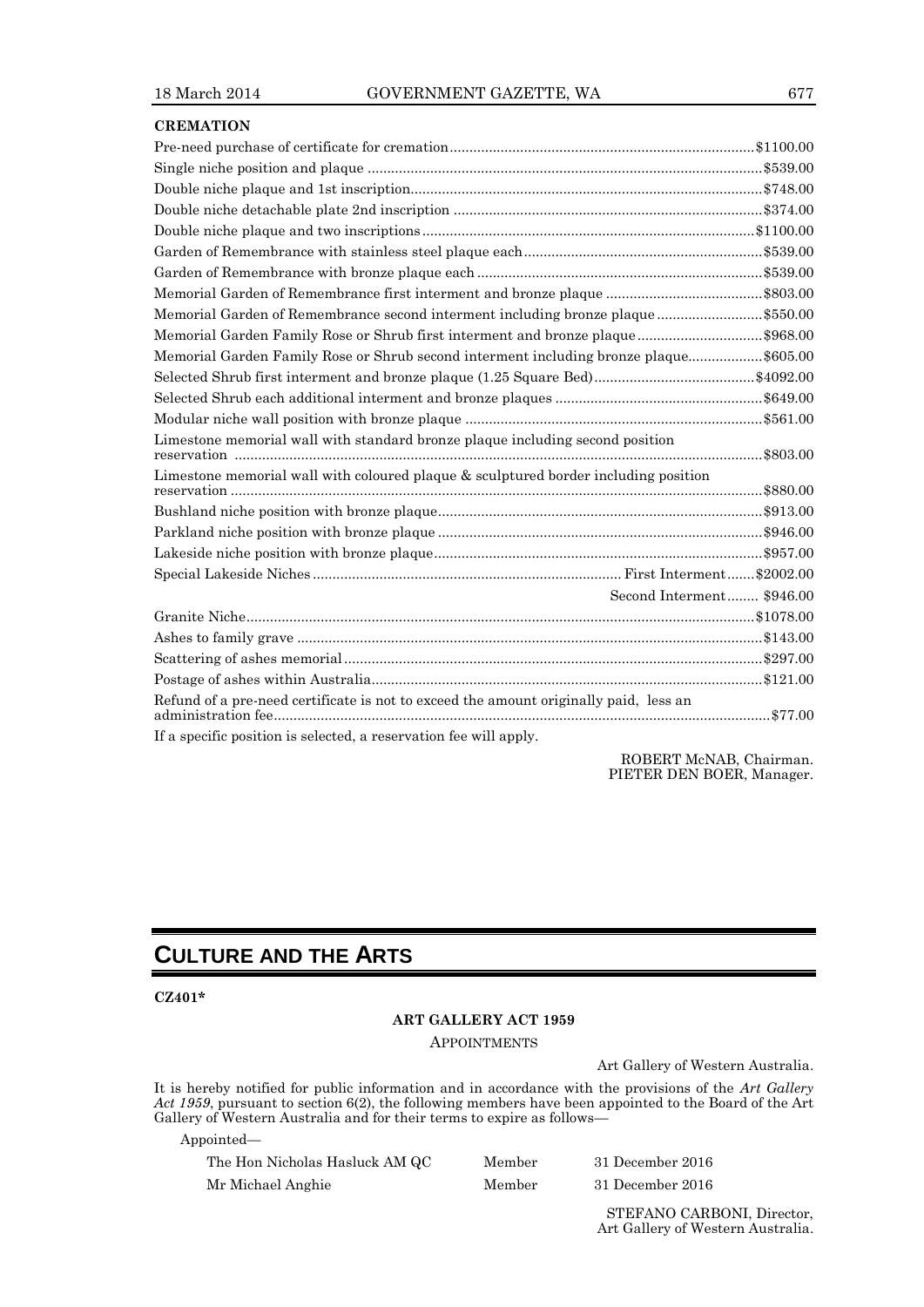## **FISHERIES**

#### **FI401\***

#### **FISH RESOURCES MANAGEMENT ACT 1994**

ABALONE MANAGEMENT PLAN 1992

Clause 18—Approved Fish Processors

I, Stuart Smith, Chief Executive Officer of the Department of Fisheries, pursuant to clause 18 of the *Abalone Management Plan 1992*, hereby nominate the persons listed below as approved fish processors in respect of abalone. This Notice also revokes the previous Notice of Approved Fish Processors (Abalone Managed Fishery) of 18 June 2010.

| <b>Approved Fish Processor</b>        | <b>Fish Processing Licence</b> |
|---------------------------------------|--------------------------------|
| Esperance Abalone Enterprises Pty Ltd | 1006                           |
| Kailis & France Foods Pty Ltd         | 1064                           |
| Leeuwin Star Pty Ltd                  | 1151                           |
| Lobster Australian Pty Ltd            | 1174                           |
| N.C. Reid Pty Ltd                     | 1115                           |
| Glen Peter Bosman                     | 1042                           |
| WA Seafood Exporters Pty Ltd          | 1005                           |
| Wilson Diving Company Pty Ltd         | 1150                           |
| Bevans WA Pty Ltd                     | 1107                           |
| Breaksea Nominees Pty Ltd             | 1269                           |
| Two Oceans Abalone Ltd                | 1308                           |
| Chaceon Pty Ltd                       | 1280                           |
|                                       |                                |

Permitted species of abalone to be processed are listed on the respective Fish Processor Licences.

STUART SMITH, Chief Executive Officer.

Dated this 10th day of March 2014.

## **MARINE/MARITIME**

**MA401\***

#### **WESTERN AUSTRALIAN MARINE ACT 1982 NAVIGABLE WATERS REGULATIONS 1958**

PROHIBITED SWIMMING AREA

*City of South Perth*

Department of Transport Fremantle WA, 18 March 2014.

Acting pursuant to the powers conferred by Regulation 10A (b) of the *Navigable Waters Regulations 1958*, I hereby close all of the following waters to swimming, between the hours of 8.45pm and 9.30pm on Saturday 22nd March 2014—

#### **Sir James Mitchell Reserve, South Perth Foreshore—**

All the waters within a 150 metre radius around the firing point located at approximately 31° 58.44 0′S, 115° 51.591′E.

This area is set aside for safety measures during the set up and display of pyrotechnics.

MICHAEL COE, Acting Director Waterways Management, Department of Transport.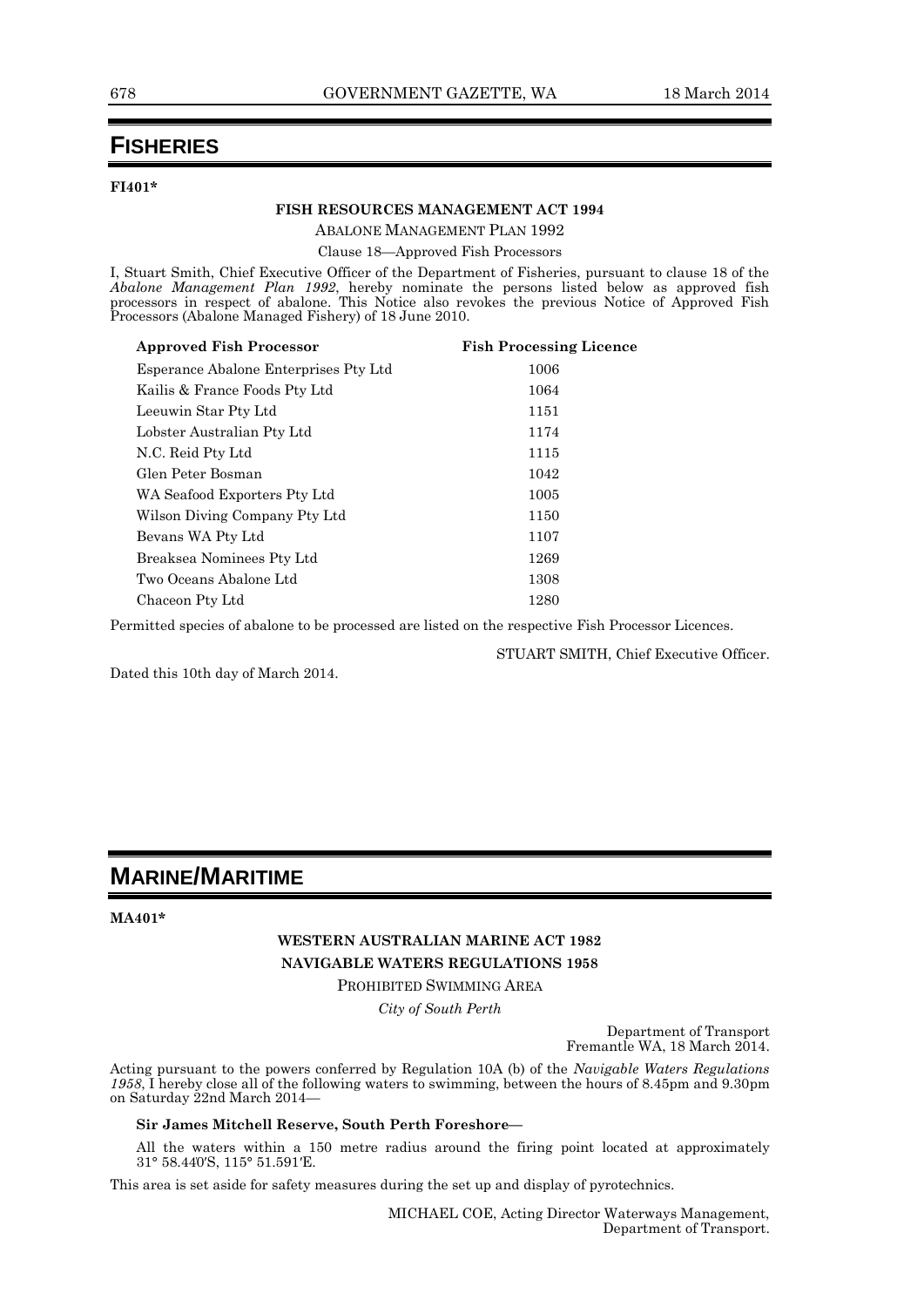## **MINERALS AND PETROLEUM**

**MP401\***

#### **PETROLEUM PIPELINES ACT 1969**

GRANT OF LICENCE PL 104

Licence PL 104 has been granted to APA (Pilbara Pipeline) Pty Ltd from and including 12 March 2014.

> BEVERLEY BOWER, Acting Executive Director, Petroleum Division delegate of the Minister for Mines and Petroleum.

#### **MP402\***

#### **PETROLEUM AND GEOTHERMAL ENERGY RESOURCES ACT 1967**

———————————

EXPIRY OF PETROLEUM EXPLORATION PERMIT EP 460

Petroleum Exploration Permit No. EP 460 held by Jurassica Oil and Gas PLC, Rough Range Oil Pty Ltd, Longreach Oil Limited, Indigo Oil Pty Ltd, Falcore Pty Ltd and Vigilant Oil Pty Ltd expired on 20 February 2014.

> J. HAWORTH, Executive Director, Petroleum Division.

#### **MP403\***

#### **PETROLEUM AND GEOTHERMAL ENERGY RESOURCES ACT 1967**

———————————

EXPIRY OF PETROLEUM EXPLORATION PERMIT EP 461

Petroleum Exploration Permit No. EP 461 held by Jurassica Oil and Gas PLC, Rough Range Oil Pty Ltd, Longreach Oil Limited, Indigo Oil Pty Ltd, Falcore Pty Ltd and Vigilant Oil Pty Ltd expired on 20 February 2014.

> J. HAWORTH, Executive Director, Petroleum Division.

### **PLANNING**

#### **PL401\***

#### **PLANNING AND DEVELOPMENT ACT 2005**

METROPOLITAN REGION SCHEME

Resolution—Clause 27

Key Close and Lots 3, 10, 545, 921, 922 and 746-750 Baldivis Road, Baldivis

*City of Rockingham*

Amendment 1268/27 File No.: 812-2-28-40 (RLS/0413/1)

Notice is hereby given that in accordance with Clause 27 of the Metropolitan Region Scheme, the Western Australian Planning Commission resolved on 25 February 2014 to transfer land from the urban deferred zone to the urban zone, as shown on plan number 4.1601/1.

This amendment is effective from the date of publication of this notice in the *Government Gazette.*

The plan may be viewed at the offices of-

- Western Australian Planning Commission, 140 William Street, Perth
- J S Battye Library, Level 3 Alexander Library Building, Perth Cultural Centre
- City of Rockingham

TIM HILLYARD, Secretary, Western Australian Planning Commission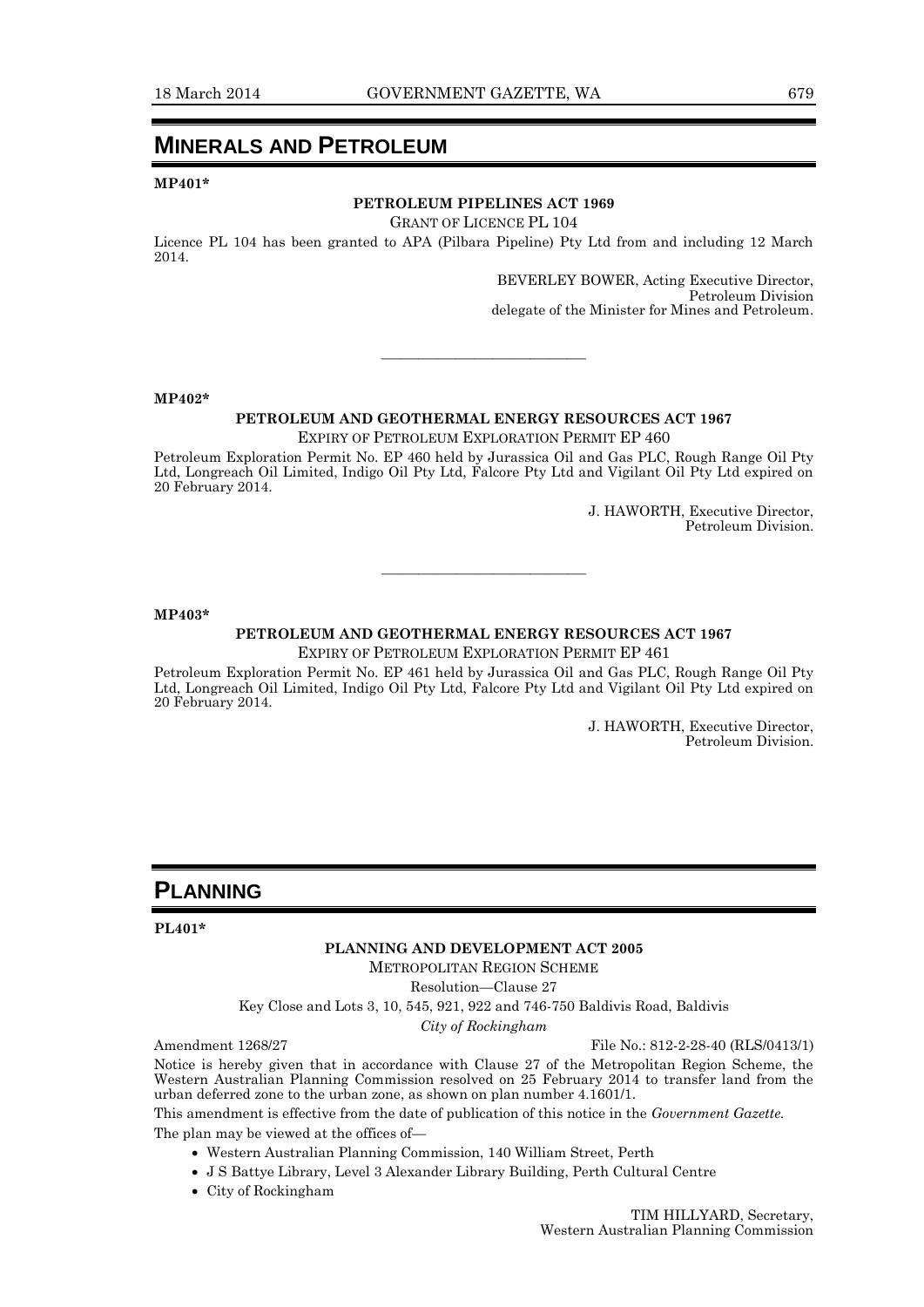#### **PL402\***

#### **PLANNING AND DEVELOPMENT ACT 2005**

METROPOLITAN REGION SCHEME

#### Resolution—Clause 27

Pt Lot 1 Armadale Road, Banjup

*City of Cockburn*

Amendment 1269/27 File No.: 812-2-22-15 (RLS/0420/1)

Notice is hereby given that in accordance with Clause 27 of the Metropolitan Region Scheme, the Western Australian Planning Commission resolved on 28 January 2014 to transfer land from the urban deferred zone to the urban zone, as shown on plan number 4.1599.

This amendment is effective from the date of publication of this notice in the *Government Gazette.*

The plan may be viewed at the offices of—

- Western Australian Planning Commission, 140 William Street, Perth
- J S Battye Library, Level 3 Alexander Library Building, Perth Cultural Centre
- City of Cockburn

TIM HILLYARD, Secretary, Western Australian Planning Commission

**PL403\***

#### **PLANNING AND DEVELOPMENT ACT 2005**

———————————

METROPOLITAN REGION SCHEME

Resolution—Clause 27

#### Mandogalup Urban Precinct

*City of Kwinana*

Amendment 1260/27 File No.: 812-2-26-12 (RLS/0210/2)

Notice is hereby given that in accordance with Clause 27 of the Metropolitan Region Scheme, the Western Australian Planning Commission resolved on 25 February 2014 to transfer land from the urban deferred zone to the urban zone, as shown on plan number 4.1578.

In considering issues associated with MRS amendment 1114/33—Mandogalup, the Minister for Planning made the following direction in accordance with Section 17(1) of the *Planning and Development Act 2005*—

*No decision to transfer land in the Mandogalup locality from the Rural or Urban Deferred zones to the Urban zone in the Metropolitan Region Scheme shall be made without the prior approval of State Cabinet and the Minister at the time responsible for the Metropolitan Region Scheme and amendments to it. Further, no such decision will be made until the Kwinana Air Quality Buffer (or whatever title said buffer may come to be known as) has been finalised clearly indicating what land is outside a buffer area and therefore could appropriately be transferred to the Urban zone, subject to whatever other planning circumstances may apply to the locality at the time.*

In accordance with that direction, MRS amendment 1260/27—Portion of Mandogalup Urban Precinct has been approved by both the Minister for Planning and State Cabinet.

The City of Kwinana has requested the concurrent amendment to a "Development" zone under its Town Planning Scheme No. 2 using the provisions of section 126(3) of the Planning and Development Act. This request has been agreed to by the WAPC. Accordingly, the amendment to the Metropolitan Region Scheme and the City of Kwinana Town Planning Scheme No. 2 is effective from the date of publication of this notice in the *Government Gazette.*

This amendment is effective from the date of publication of this notice in the *Government Gazette.*

The plan may be viewed at the offices of—

- Western Australian Planning Commission, 140 William Street, Perth
- J S Battye Library, Level 3 Alexander Library Building, Perth Cultural Centre
- City of Kwinana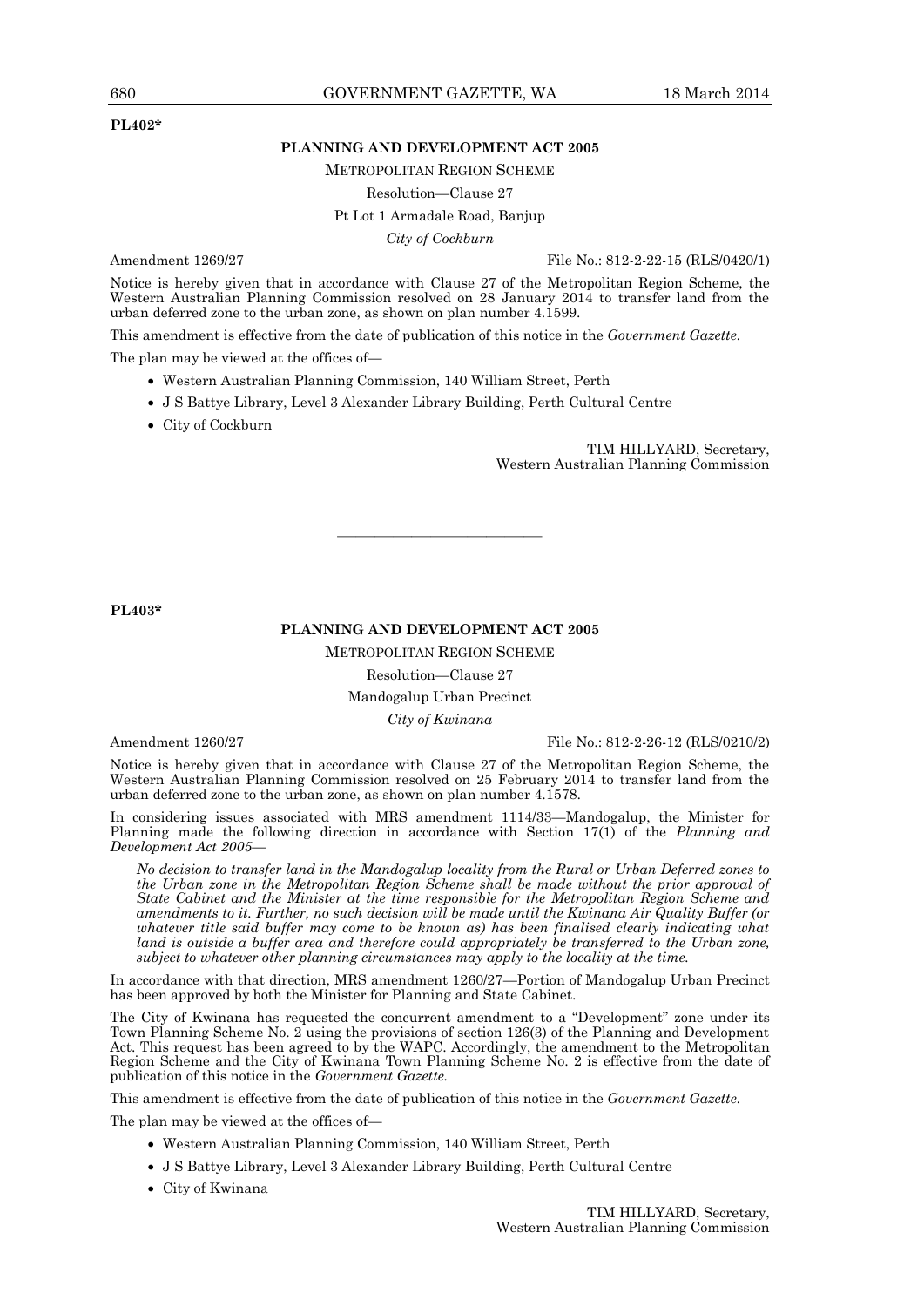#### **PL404\***

#### **PLANNING AND DEVELOPMENT ACT 2005**

#### METROPOLITAN REGION SCHEME MINOR AMENDMENTS 1251/57—1256/57

#### Amendments in the Hazelmere Enterprise Area Structure Plan

#### Call for Public Submissions

The Western Australian Planning Commission (WAPC) intends to amend the Metropolitan Region Scheme (MRS) for land in the City of Swan and public comment is invited.

#### **1251/57—Hazelmere Enterprise Area Structure Plan Precinct 2A & 2B—Helena River Precinct**

The purpose of this amendment is to rezone approximately 33.94 ha from the Rural zone to the Urban and Industrial zones in the MRS.

#### **1252/57—Hazelmere Enterprise Area Structure Plan Precinct 3A & 3B—HEA Buffer Area**

The purpose of this amendment is to rezone approximately 46.39 ha from the Rural zone to the Urban and Industrial zones and the Public Purposes (WSD) reservation in the MRS.

#### **1253/57—Hazelmere Enterprise Area Structure Plan Precinct 4—Hazelmere Interface**

The purpose of this amendment is to rezone approximately 9.63 ha from the Rural zone to the Urban and Industrial zones (covering a road reserve) and Parks and Recreation reservation in the MRS.

#### **1254/57—Hazelmere Enterprise Area Structure Plan Precinct 7—HEA South**

The purpose of this amendment is to rezone approximately 74.76 ha from the Rural zone to the Industrial zone in the MRS.

#### **1255/57—Hazelmere Enterprise Area Structure Plan Precinct 8—HEA South Buffer**

The purpose of this amendment is to rezone approximately 43.12 ha from the Rural zone to the Urban zone in the MRS.

#### **1256/57—Hazelmere Enterprise Area Structure Plan Precinct 9A—Bushmead**

The purpose of this amendment is to rezone approximately 60.38 ha from the Rural zone to the Urban Deferred zone in the MRS.

The proposed amendments implements the recommendations of the WAPC endorsed Hazelmere Enterprise Area Structure Plan (HEASP).

The WAPC has certified that, in its opinion, the amendments do not constitute a substantial alteration to the MRS.

Full details of the proposals can be found in the WAPC explanatory amendment reports. A separate report exists for each amendment. These documents, along with the amending plans and other supporting documentation showing the proposed change to the zones and reservations of the MRS, will be available for public inspection from 18 March 2014 to 23 May 2014 at the following locations-

- Western Australian Planning Commission, 140 William Street, Perth
- J S Battye Library, Level 3 Alexander Library Building, Perth Cultural Centre
- City of Swan
- Shire of Kalamunda

Documents may also be viewed at the PlanningWA website www.planning.wa.gov.au.

Any person who desires to make a submission to support, object or provide comment on any part of the proposed amendments should do so on a form 57. This submission form is available from the display locations, the relevant amendment report and the internet.

Submissions must be lodged with the: Secretary, Western Australian Planning Commission, 140 William Street, Perth WA 6000; on or before 5 pm **Friday 23 May 2014**.

Late submissions will not be considered.

TIM HILLYARD, Secretary, Western Australian Planning Commission.

**PL405\***

#### **PLANNING AND DEVELOPMENT ACT 2005**

———————————

APPROVED LOCAL PLANNING SCHEME AMENDMENT

*Shire of Roebourne*

Town Planning Scheme No. 8—Amendment No. 29

Ref: TPS/1057

It is hereby notified for public information, in accordance with section 87 of the *Planning and Development Act 2005* that the Minister for Planning approved the Shire of Roebourne local planning scheme amendment on 4 March 2014 for the purpose of—

- 1. Reclassifying the following land parcels from the 'Parks, Recreation and Drainage' reserve to the 'Urban Development' zone—
	- (a) Lot 617 Shadwick Drive, Millars Well.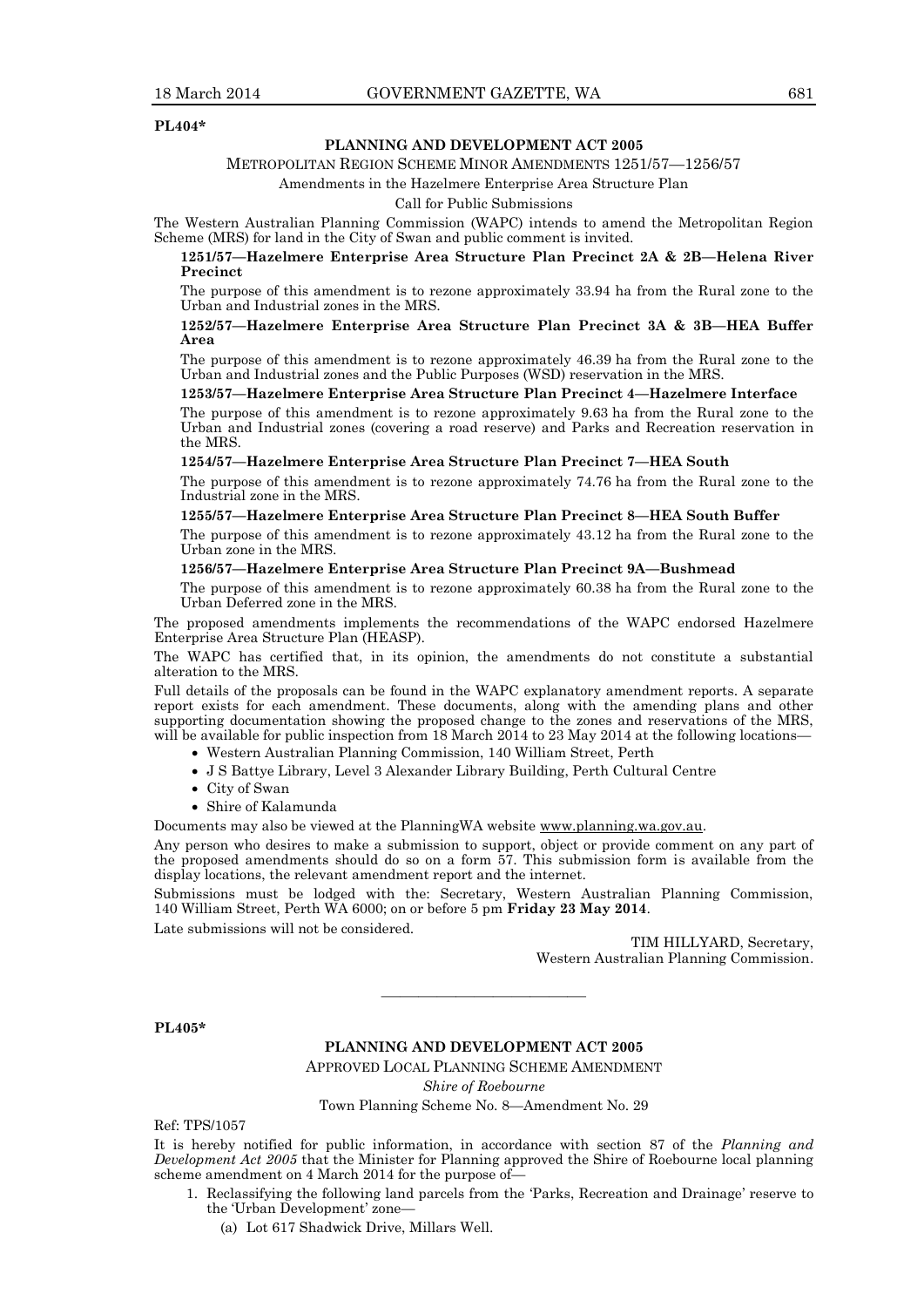- (b) Lot 655 Warrier Street, Bulgarra.
- (c) Lot 1926 Ridley Street, Bulgarra.
- 2. Amending 'Appendix 7—Development Areas' by inclusion of the following development areas—

| Development<br>Area | Description<br>of Land                          | Base<br>Zoning       | Development Plan Special<br>Conditions                                                                                                                                                                                                                                                                                                                                                                                                                                                                                                                                                                                              |
|---------------------|-------------------------------------------------|----------------------|-------------------------------------------------------------------------------------------------------------------------------------------------------------------------------------------------------------------------------------------------------------------------------------------------------------------------------------------------------------------------------------------------------------------------------------------------------------------------------------------------------------------------------------------------------------------------------------------------------------------------------------|
| DA 40               | Lot $617$<br>Shadwick<br>Drive, Millars<br>Well | Urban<br>Development | Applicable Density Code R40<br>Preparation of a Development Plan<br>which addresses-<br>1. Setback variations.<br>2. Building articulation<br>and<br>orientation<br>$\mathbf{t}$<br>adjoining<br>reserves and Dampier Road.<br>3. Fencing Controls.<br>4. Building<br>height<br>to<br>be<br>limited to two storeys.<br>5. A written response to and<br>plan for Traffic, Parking<br>Public<br>and<br>Access<br>Management taking<br>into<br>account access to Shadwick<br>Drive through to Bathgate<br>and<br>safe<br>shared<br>Road<br>pedestrian and cycle access<br>at no cost to Council and to<br>the satisfaction of the CEO. |
| DA 41               | Lot $655$<br>Warrier Street,<br>Bulgarra        | Urban<br>Development | Applicable Density Code R40<br>Preparation of a Development Plan<br>which addresses—<br>1. Setback variations.<br>2. Building articulation<br>and<br>orientation<br>to<br>adioining<br>reserves and Warrier Street.<br>3. Fencing Controls.<br>4. Building height to be limited<br>to two storeys.<br>5. A written response to and<br>plan for Traffic, Parking and<br>Public<br>Access<br>Management<br>taking into account access to<br>Warrier Street to Millstream<br>safe<br>shared<br>Road<br>and<br>pedestrian and cycle access<br>at no cost to Council and to<br>the satisfaction of the CEO.                              |
| <b>DA 47</b>        | Lot 1926<br>Ridley Street,<br>Bulgarra          | Urban<br>Development | Applicable Density Code R40<br>Preparation of a Development Plan<br>which addresses-<br>1. Setback variations.<br>2. Building<br>articulation<br>and<br>orientation<br>adjoining<br>to<br>reserves and Ridley Street.<br>3. Fencing Controls.<br>4. Building height to be limited<br>to two storeys.<br>5. A written response to and<br>plan for Traffic, Parking and<br>Public Access Management<br>taking into account access to<br>Ridley and Warrier Streets<br>through to Millstream Road<br>and safe shared pedestrian<br>and cycle access at no cost to<br>Council<br>and<br>the<br>to<br>satisfaction of the CEO.           |

3. Amending the Scheme Maps accordingly.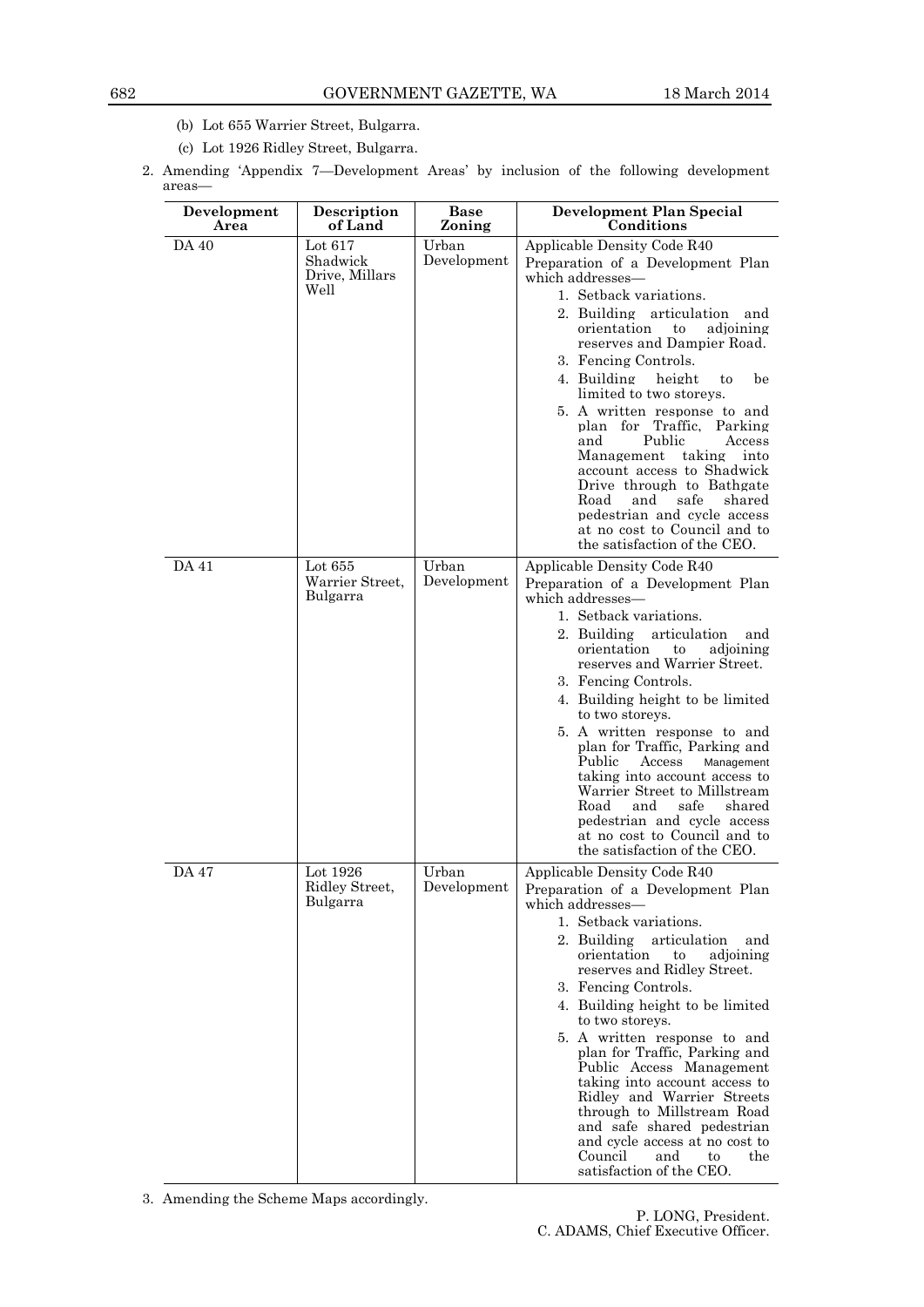#### **PL406\***

#### **PLANNING AND DEVELOPMENT ACT 2005**

APPROVED LOCAL PLANNING SCHEME AMENDMENT

*Shire of Roebourne*

Town Planning Scheme No. 8—Amendment No. 30

Ref: TPS/1058

It is hereby notified for public information, in accordance with section 87 of the *Planning and Development Act 2005* that the Minister for Planning approved the Shire of Roebourne local planning scheme amendment on 4 March 2014 for the purpose of—

- 1. Reclassifying the following land parcels from the 'Parks, Recreation and Drainage' reserve to the 'Urban Development' zone—
	- (a) Lot 1680 Galbraith Road, Pegs Creek.
	- (b) Lot 644 Samson Way, Bulgarra.
- 2. Amending 'Appendix 7—Development Areas' by inclusion of the following development areas—

| Development<br>Area | <b>Description</b><br>of Land                | <b>Base</b><br>Zoning | Development Plan Special<br>Conditions                                                                                                                                                                                                                                                                                                                                                                                                                                                                                                                                                                                                                                                                                                                                                                                                                                                                                                                                                                                                                                                                                                                                                             |
|---------------------|----------------------------------------------|-----------------------|----------------------------------------------------------------------------------------------------------------------------------------------------------------------------------------------------------------------------------------------------------------------------------------------------------------------------------------------------------------------------------------------------------------------------------------------------------------------------------------------------------------------------------------------------------------------------------------------------------------------------------------------------------------------------------------------------------------------------------------------------------------------------------------------------------------------------------------------------------------------------------------------------------------------------------------------------------------------------------------------------------------------------------------------------------------------------------------------------------------------------------------------------------------------------------------------------|
| DA 43               | Lot 1680<br>Galbraith<br>Road, Pegs<br>Creek | Urban<br>Development  | 1. Applicable Density Code R40.<br>2. Preparation of a Development<br>Plan which addresses-<br>(a) Setback variations.<br>(b) Building<br>orientation<br>to<br>Galbraith Road and Sing<br>Place.<br>(c) Fencing controls.<br>(d) Building<br>height<br>be<br>to<br>limited to two storeys.                                                                                                                                                                                                                                                                                                                                                                                                                                                                                                                                                                                                                                                                                                                                                                                                                                                                                                         |
| <b>DA 44</b>        | Lot 644<br>Samson Way,<br>Bulgarra           | Urban<br>Development  | 1. Applicable density Code R35.<br>2. A density bonus of R40 may be<br>applied where achievement of the<br>following design objectives can be<br>demonstrated to the satisfaction of<br>the Chief Executive Officer—<br>(a) Sensitivity<br>to<br>and<br>enhancement of the identity<br>and character of Karratha.<br>(b) Maximise views and vistas<br>when viewed from ground<br>level<br>from<br>adjoining<br>properties<br>with<br>design<br>responses<br>including<br>building articulation, bulk<br>and orientation, open space<br>placement to achieve visual<br>permeability<br>the<br>to<br>Hills<br>Karratha<br>and<br>complementary streetscape<br>formation<br>along<br>Samson<br>Way, Lockyer Road and<br>Millstream Road taking in<br>account the following-<br>(i) Application of climate<br>responsive<br>sustainable<br>design<br>and CPTED<br>Design<br>built<br>principles<br>in<br>form and public realm<br>design.<br>(ii) Building<br>height<br>limited to two storeys<br>with single<br>storey<br>along Samson Way to<br>allow for a gradation<br>of density.<br>(iii) Quality of design of<br>all building designs<br>including articulated<br>and<br>varied<br>appearances. |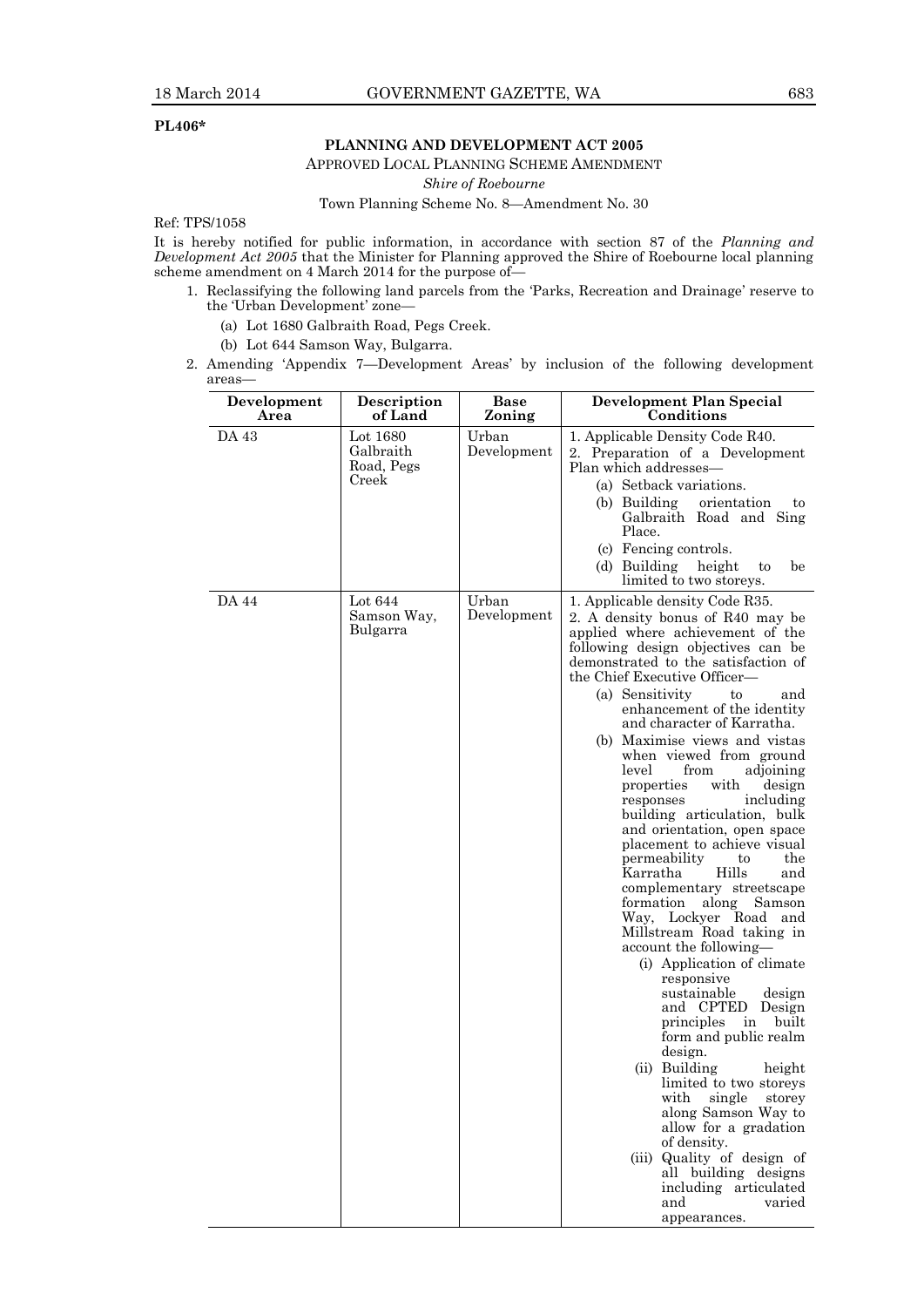| Development<br>Area | Description<br>of Land | <b>Base</b><br>Zoning | Development Plan Special<br>Conditions                                                                                                                                                                                                          |
|---------------------|------------------------|-----------------------|-------------------------------------------------------------------------------------------------------------------------------------------------------------------------------------------------------------------------------------------------|
|                     |                        |                       | (iv) Provision of adequate<br>on-site parking and<br>sufficient space for<br>visitors,<br>with<br>consideration given to                                                                                                                        |
|                     |                        |                       | and<br>boat<br>caravan<br>parking.<br>(v) Single<br>duplex<br>or                                                                                                                                                                                |
|                     |                        |                       | dwellings<br>fronting<br>Samson Way.<br>(vi) Setbacks<br>along                                                                                                                                                                                  |
|                     |                        |                       | Samson<br>Way<br>to<br>complement and form<br>coherent<br>a<br>streetscape.                                                                                                                                                                     |
|                     |                        |                       | (vii) Dual pedestrian/cycle<br>path along Samson<br>Way<br>and<br>between<br>Way<br>Samson<br>and<br>Millstream Road with<br>appropriate<br>landscaping<br>and                                                                                  |
|                     |                        |                       | lighting, with staged<br>linking to Karratha<br>pathway network at<br>no cost to the Shire.                                                                                                                                                     |
|                     |                        |                       | (viii) Response to climatic<br>conditions.                                                                                                                                                                                                      |
|                     |                        |                       | (ix) Landscaping<br>using<br>appropriate<br>indigenous<br>species<br>with incorporation of<br>site<br>significant<br><sub>on</sub><br>wherever<br>trees                                                                                         |
|                     |                        |                       | possible.<br>(x) Traffic, Parking and<br>Management<br>Access<br>Plan to show multiple                                                                                                                                                          |
|                     |                        |                       | access<br>points<br>including<br>but<br>not<br>limited<br>to<br>access<br>egress to Millstream<br>Road, location of all<br>parking, a maximum<br>level of undercover<br>parking with external                                                   |
|                     |                        |                       | suitably<br>shaded<br>parking,<br>parking<br>allocations<br>for<br>all<br>house and dwelling<br>configurations<br>including<br>supplementary                                                                                                    |
|                     |                        |                       | accommodation<br>and<br>visitor parking and<br>shade trees or other<br>shade structures in<br>open parking areas.<br>Road, parking and<br>access works at no<br>and<br>$\mathbf{t}$<br>the<br>$\rm cost$<br>satisfaction<br>of<br>the<br>Shire. |
|                     |                        |                       | (xi) Construction<br>and<br>Operational<br>Environmental<br>Management Plans to<br>be lodged<br>$_{\rm the}$<br>to<br>satisfaction<br>οf<br>the<br>Shire with the latter<br>be incorporated<br>to<br>into strata rules.                         |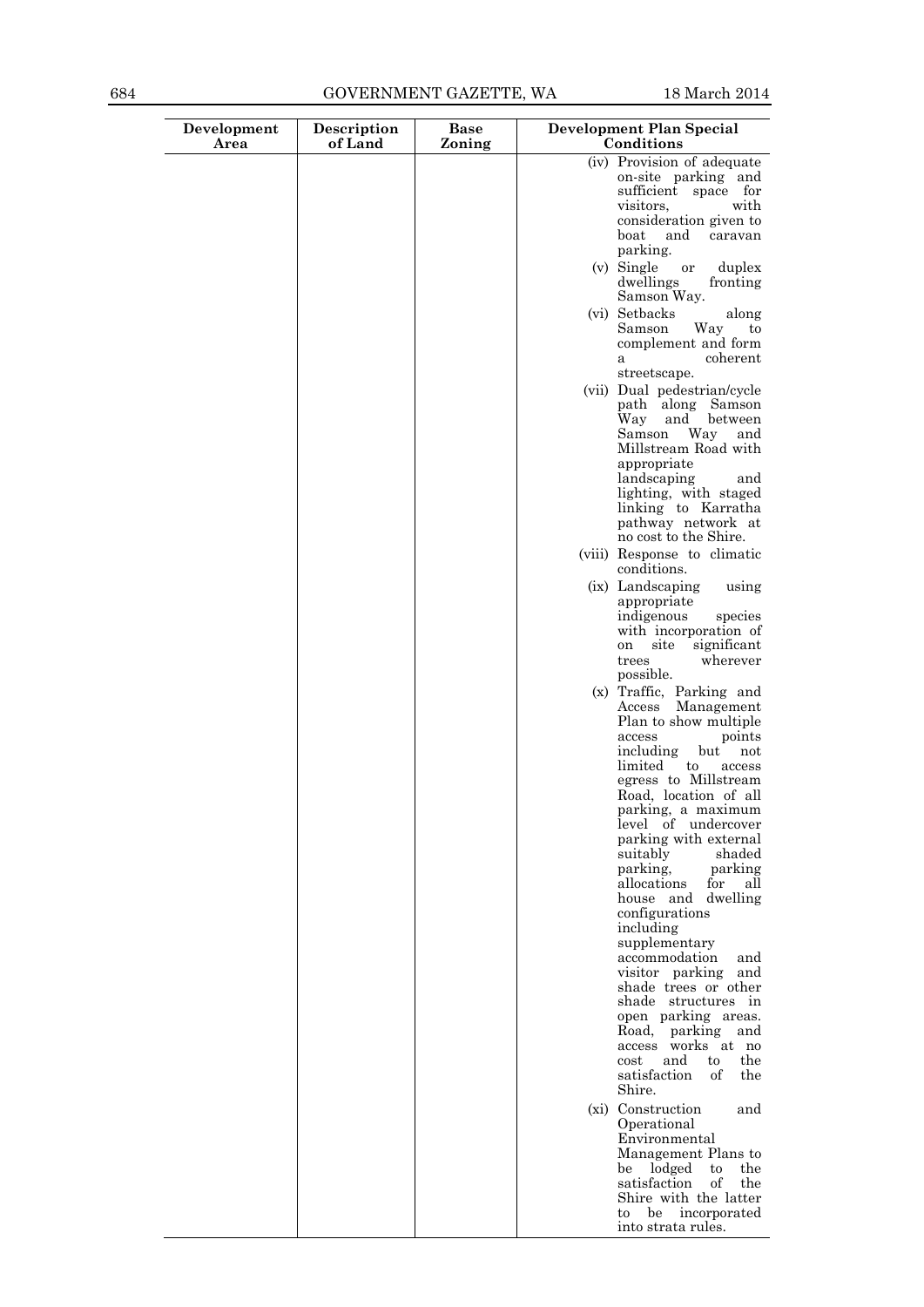| Development<br>Area | Description<br>of Land | <b>Base</b><br>Zoning | <b>Development Plan Special</b><br>Conditions                                                                                                                                                                                   |
|---------------------|------------------------|-----------------------|---------------------------------------------------------------------------------------------------------------------------------------------------------------------------------------------------------------------------------|
|                     |                        |                       | (xii) Waste<br>Management<br>Plan to show how<br>bins will be screened<br>and<br>maintained in<br>clean<br>and<br>orderly<br>manner.                                                                                            |
|                     |                        |                       | Stormwater<br>(xiii)<br>A<br>and<br>Drainage<br>Plan<br>Management<br>utilising data<br>from<br>Lands<br>Lazy<br>the<br>Karratha<br>2D<br>Flood<br>Study<br>and<br>Local<br>Water<br>Management<br>March<br>Framework,<br>2013. |
|                     |                        |                       | 3. Preparation of a Development<br>Plan which addresses—                                                                                                                                                                        |
|                     |                        |                       | (a) Setback variations.                                                                                                                                                                                                         |
|                     |                        |                       | (b) Building<br>orientation<br>including<br>location<br>οf<br>supplementary<br>accommodation.                                                                                                                                   |
|                     |                        |                       | (c) Vehicle access and parking.                                                                                                                                                                                                 |
|                     |                        |                       | (d) Fencing controls.<br>(e) Pedestrian,<br>bicycle<br>and<br>public transport access.                                                                                                                                          |
|                     |                        |                       | (f) Building height.                                                                                                                                                                                                            |
|                     |                        |                       | (g) Landscaping and lighting.                                                                                                                                                                                                   |
|                     |                        |                       | (h) Traffic<br>and<br>parking<br>management Plan with all<br>provisions<br>to<br>Australian<br>and Shire standards.                                                                                                             |
|                     |                        |                       | (i) Waste<br>storage<br>and<br>collection areas.                                                                                                                                                                                |
|                     |                        |                       | (j) Development<br>be<br>to<br>connected<br>reticulated<br>to<br>water and sewer.                                                                                                                                               |

3. Amending the Scheme Maps accordingly.

P. LONG, President. C. ADAMS, Chief Executive Officer.

**PL407\***

#### **PLANNING AND DEVELOPMENT ACT 2005**

———————————

APPROVED LOCAL PLANNING SCHEME AMENDMENT

*Shire of Roebourne*

Town Planning Scheme No. 8—Amendment No. 31

Ref: TPS/1041

It is hereby notified for public information, in accordance with section 87 of the *Planning and Development Act 2005* that the Minister for Planning approved the Shire of Roebourne local planning scheme amendment on 4 March 2014 for the purpose of

- 1. Reclassifying the following land parcels from the 'Parks, Recreation and Drainage' reserve to the 'Urban Development' zone—
	- (a) Lot 613 Wotherspoon Road, Millars Well.
	- (b) Lot 628 Burnside Close, Millars Well.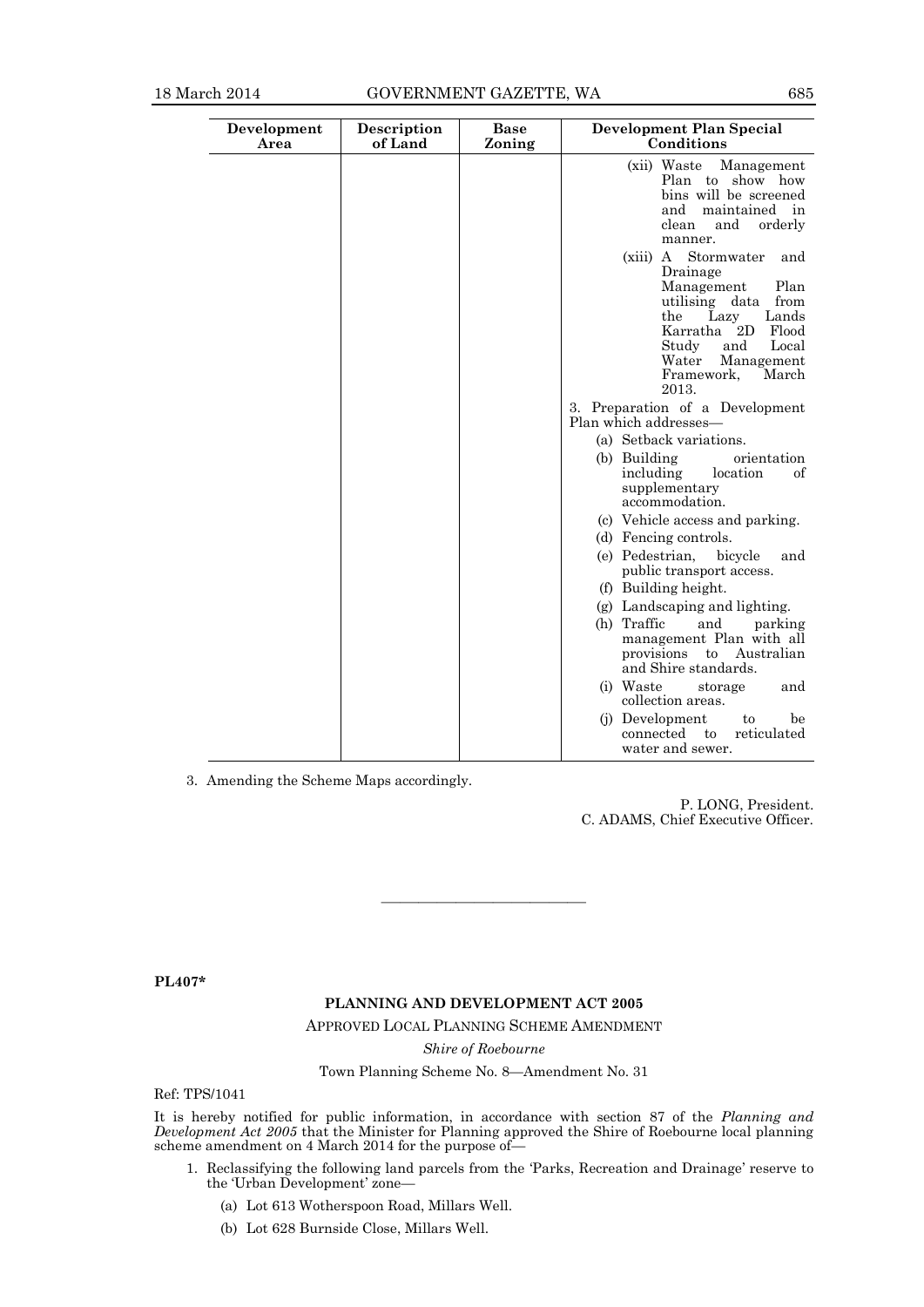| Development<br>Area | Description<br>of Land                            | <b>Base</b><br>Zoning | <b>Development Plan Special</b><br>Conditions                                                                                                                                                                                                                                                                                                                                                                                                                                                                                                                                                                                                                                                                |
|---------------------|---------------------------------------------------|-----------------------|--------------------------------------------------------------------------------------------------------------------------------------------------------------------------------------------------------------------------------------------------------------------------------------------------------------------------------------------------------------------------------------------------------------------------------------------------------------------------------------------------------------------------------------------------------------------------------------------------------------------------------------------------------------------------------------------------------------|
| DA 45               | Lot $613$<br>Wotherspoon<br>Road, Millars<br>Well | Urban<br>Development  | Applicable density Code R40<br>Preparation of a Development Plan<br>which addresses-<br>1. Setback variations.<br>2. Building articulation and<br>orientation<br>to<br>adjoining<br>reserves and Bathgate Road<br>and Dampier Road.<br>3. Fencing controls.<br>4. Building<br>height<br>be<br>to<br>limited to two storeys.<br>5. A written response to and<br>plan for Traffic, Parking<br>Public<br>and<br>Access<br>Management taking<br>into<br>account<br>access<br>to<br>Wotherspoon Road, Gleeson<br>Place, Meers Court through<br>Bathgate Road<br>and<br>to<br>taking into account<br>safe<br>shared pedestrian and cycle<br>access at no cost to Council<br>and to the satisfaction of<br>the CEO. |
| DA46                | Lot $628$<br>Burnside<br>Close, Millars<br>Well   | Urban<br>Development  | Applicable density Code R40<br>Preparation of a Development Plan<br>which addresses-<br>1. Setback variations.<br>2. Building articulation and<br>orientation to<br>adjoining<br>reserves and Dampier Road.<br>3. Fencing controls.<br>be<br>4. Building height<br>to<br>limited to two storeys.<br>5. A written response to and<br>plan for Traffic, Parking<br>Public<br>and<br>Access<br>Management taking into<br>account access to Burnside<br>Close and Strickland Drive<br>through to Broadhurst Road<br>and including resolution to<br>the shared pedestrian and<br>cycle access at no cost to<br>Council<br>and<br>to<br>the<br>satisfaction of the CEO.                                            |

2. Amending 'Appendix 7—Development Areas' by inclusion of the following development areas—

3. Amending the Scheme Maps accordingly.

P. LONG, President. C. ADAMS, Chief Executive Officer.

**PL408\***

#### **PLANNING AND DEVELOPMENT ACT 2005**

————————————————————

APPROVED LOCAL PLANNING SCHEME AMENDMENT *City of Joondalup*

District Planning Scheme No. 2—Amendment No. 56

Ref: TPS/0590

It is hereby notified for public information, in accordance with section 87 of the *Planning and Development Act 2005* that the Minister for Planning approved the City of Joondalup local planning scheme amendment on 4 March 2014 for the purpose of—

1. Rezoning Lot 745 (103) Caridean Street, Heathridge from 'Civic and Cultural' to 'Residential' on the Scheme Map.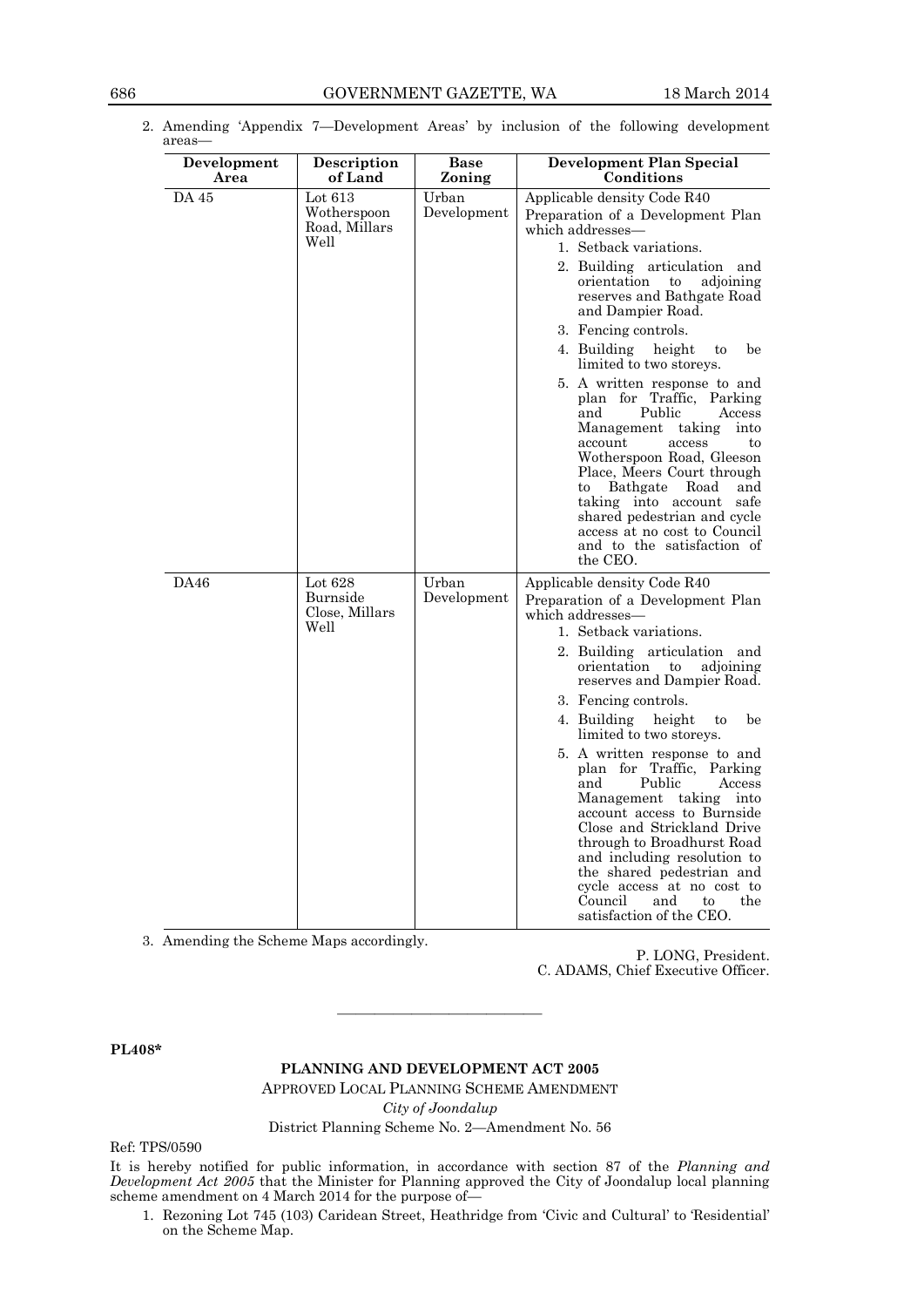- 2. Amending the density code for Lot 745 (103) Caridean Street, Heathridge from R20 to R40 on the Scheme Map.
- 3. Amending 'Schedule 2—Section 2 (Clause 3.16)—Restricted Uses' to include Lot 745 (103) Caridean Street, Heathridge as set out below—

| No.     | Street/Locality                 | Particulars of<br>Land | <b>Restricted Use</b>  |
|---------|---------------------------------|------------------------|------------------------|
| $2 - 3$ | 103 Caridean Street, Heathridge | Lot $745$              | Aged Persons' Dwelling |

4. Amending the Scheme Map to depict the restricted use over Lot 745 (103) Caridean Street, Heathridge.

> T. PICKARD, Mayor. G. HUNT, Chief Executive Officer.

## **DECEASED ESTATES**

**ZX401**

#### **TRUSTEES ACT 1962**

DECEASED ESTATES

#### Notice to Creditors and Claimants

Norman Alex Emmanuel, late of 12A Fairview Place, Dianella in Western Australia, deceased.

Creditors and other persons having claims (to which Section 63 of the *Trustees Act 1962,* relates) in respect of the estate of the deceased, who died on 6 December 2013, are required by the applicant for Probate, Sheryl Ann Dawson to send particulars of their claims to them by the 29th day of May 2014 care of D'Angelo Legal, PO Box 1953, West Perth, Western Australia 6872, after which date the applicants may convey or distribute the assets, having regard only to the claims of which they then have notice.

#### **ZX402**

#### **TRUSTEES ACT 1962**

———————————

DECEASED ESTATES

#### Notice to Creditors and Claimants

Dawn Lorraine Phillips, late of 16 Branchfield Way, Falcon in the State of Western Australia, deceased.

Creditors and other persons having claims (to which Section 63 of the *Trustees Act 1962,* relates) in respect of the estate of Dawn Lorraine Phillips, deceased, who died on the 10 October 2013 at Greenfields in the said State, are required by the personal representative Matthew Jaime Bassett-Scarfe of 135 Mandurah Terrace, Mandurah, Western Australia to send particulars of their claims to Peel Legal Barristers & Solicitors of PO Box 1995, Mandurah WA 6210 by the date one month following the publication of this notice, after which date the personal representative may convey or distribute the assets having regard only to the claims of which he has then had notice.

#### **ZX403**

#### **TRUSTEES ACT 1962** DECEASED ESTATES

———————————

Notice to Creditors and Claimants

Desmond Norman Hay, late of 22 Henry Street, Bridgetown in the State of Western Australia, deceased.

Creditors and other persons having claims (to which Section 63 of the *Trustees Act 1962,* relates) in respect of the estate of the deceased, who died between 18 October 2013 and 19 October 2013 intestate are required by the administrator, Hector Hay, to send particulars of their claims to him, care of Avon Legal of Suite 7, 9 The Avenue, Midland WA 6056 (Ref: 130398) within one (1) month of the date of publication hereof, after which date the administrator may convey or distribute the assets having regard to the claims of which they then have notice.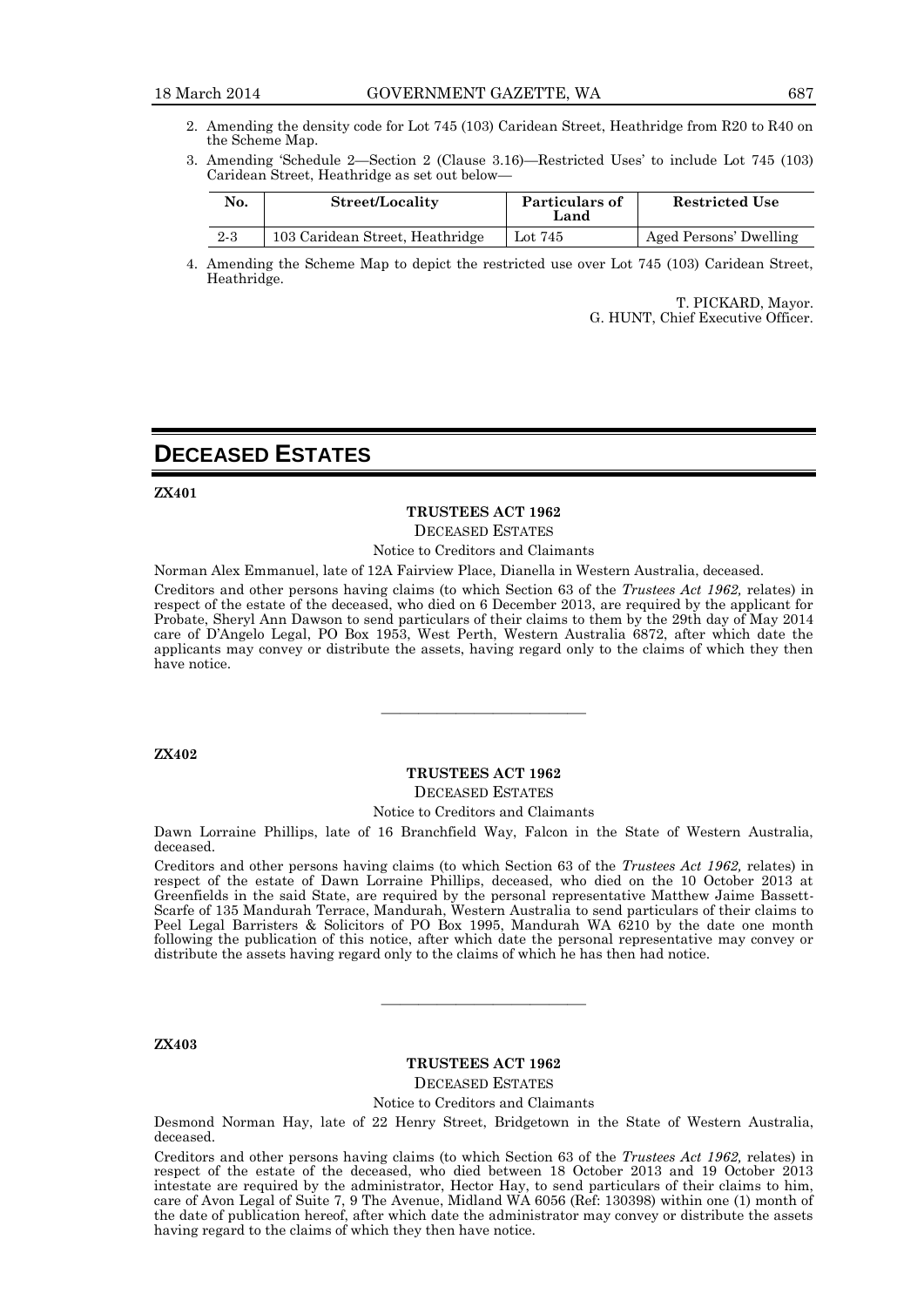## **PUBLIC NOTICES**

#### **ZZ401**

#### **TRUSTEES ACT 1962**

INTENDED DISTRIBUTION OF TRUST PROPERTY

In the matter of the winding up of Champagne Life Unit Trust.

Creditors and other persons having claims in respect of the property of the trust mentioned above are required by the trustee, Maree Wrack of Suite 3, 17 Foley Street, Balcatta, Western Australia 6021, to send particulars of any such claim or claims to the trustee by the 17th day of May 2014, after which date the trustee may convey or distribute the assets, having regard only to claims of which it then has notice.

Dated: 18 March 2014.

### WESTERN AUSTRALIA

 $\frac{1}{\sqrt{2}}$  ,  $\frac{1}{\sqrt{2}}$  ,  $\frac{1}{\sqrt{2}}$  ,  $\frac{1}{\sqrt{2}}$  ,  $\frac{1}{\sqrt{2}}$  ,  $\frac{1}{\sqrt{2}}$  ,  $\frac{1}{\sqrt{2}}$  ,  $\frac{1}{\sqrt{2}}$  ,  $\frac{1}{\sqrt{2}}$  ,  $\frac{1}{\sqrt{2}}$  ,  $\frac{1}{\sqrt{2}}$  ,  $\frac{1}{\sqrt{2}}$  ,  $\frac{1}{\sqrt{2}}$  ,  $\frac{1}{\sqrt{2}}$  ,  $\frac{1}{\sqrt{2}}$ 

## **ENDURING POWER OF ATTORNEY KIT**

#### **Price: \$2.00 plus postage**

Information booklet about planning for your future financial affairs

\*Prices subject to change on addition of amendments.

### WESTERN AUSTRALIA

## **ENDURING POWER OF GUARDIANSHIP GUIDE**

**Price: \$1.76 plus postage**

**Information booklet about planning for your future lifestyle**

Includes 5-page tear out form at back of guide (extra forms can be obtained by purchasing the EPG kit for \$1.00)

#### WESTERN AUSTRALIA

## **CORRUPTION AND CRIME COMMISSION ACT 2003**

#### **Price: \$51.05 plus postage**

\*Prices subject to change on addition of amendments.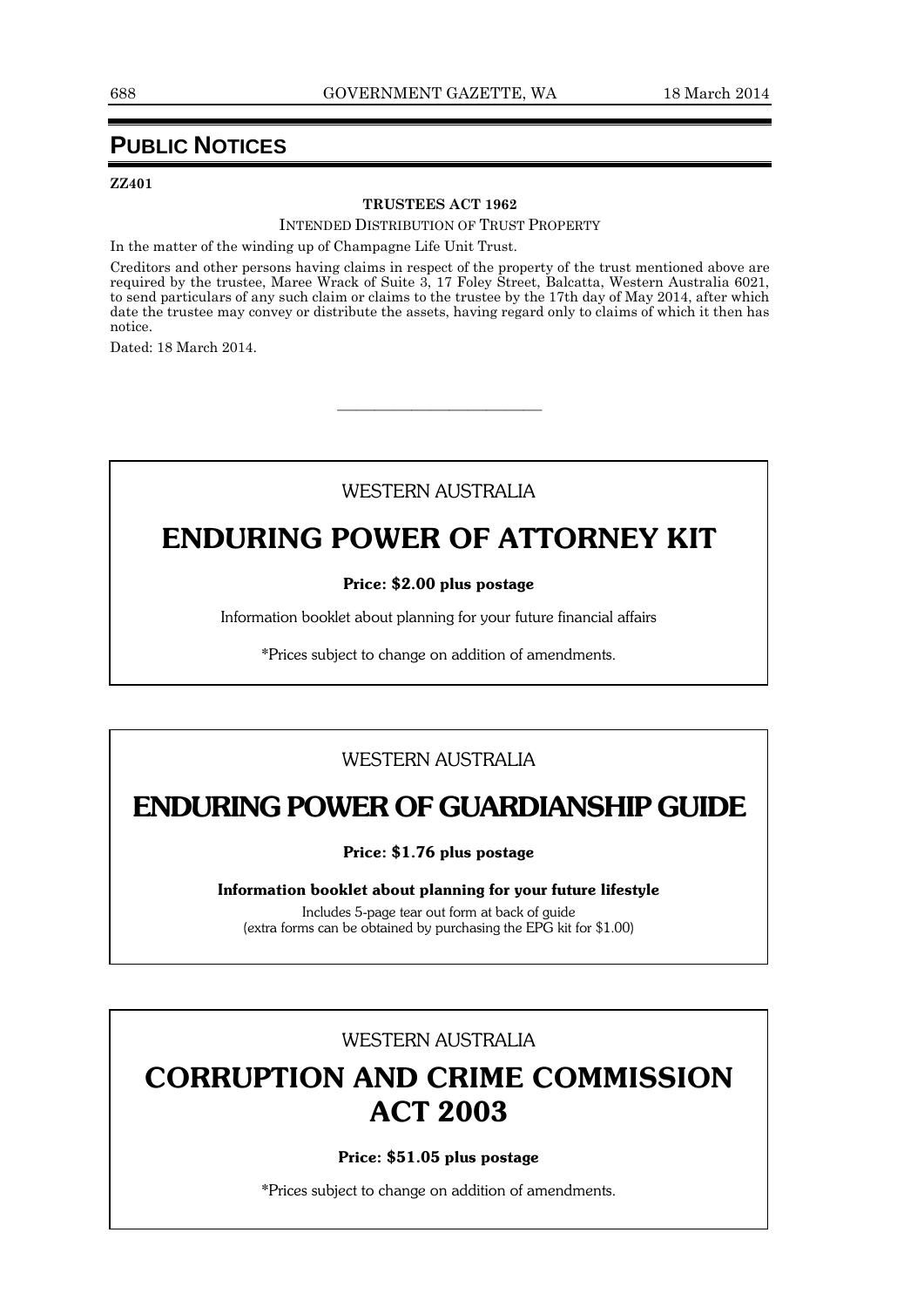## **STATE LAW PUBLISHER SUBSCRIPTION RATES FOR 2014**

All subscriptions are for the period from 1 January to 31 December 2014. Subject to certain limitations, refunds may be allowed if a subscription is cancelled during the year. The prices quoted include GST where applicable and postage by surface mail unless stated otherwise.

| <b>GOVERNMENT GAZETTE</b><br>General <i>Government Gazettes</i> are published                                                                                                                                   | <b>STATUTES</b>                                                                                                                                            |
|-----------------------------------------------------------------------------------------------------------------------------------------------------------------------------------------------------------------|------------------------------------------------------------------------------------------------------------------------------------------------------------|
| on Tuesday and Friday of each week,<br>unless disrupted by public holidays or<br>unforseen circumstances.<br>Special Government Gazettes are published<br>periodically on any day.<br>\$<br><b>All Gazettes</b> | <b>Bound Statutes</b><br>Bound volumes are posted during March of<br>the following year.<br>\$<br>Half Calf Bound Statutes  1,016.00                       |
| <b>Bound Volumes of full year</b> 1,351.00                                                                                                                                                                      |                                                                                                                                                            |
| <b>INDUSTRIAL GAZETTE</b><br>Industrial Gazette is published monthly.<br>\$                                                                                                                                     | <b>Loose Statutes</b><br>Statutes are posted weekly as they become<br>available.<br>\$<br><b>Sessional Bills</b><br>Bills are posted weekly as they become |
| <b>HANSARD</b><br>Hansard is printed and distributed weekly<br>during parliamentary sessions.<br>\$<br><b>Bound Volumes of Hansard</b>                                                                          | available.<br>\$                                                                                                                                           |

### **CLAIMS FOR MISSING SUBSCRIPTION ITEMS**

For a claim to be recognised as valid, written notification must be lodged at State Law Publisher, 10 William Street, Perth 6000 within 28 days of publication of the missing item.

Claims lodged after this period will not be recognised and will attract payment in full.

| Please debit my: $\Box$ Visa Card | $\Box$ MasterCard |  |
|-----------------------------------|-------------------|--|
|                                   |                   |  |
|                                   |                   |  |
|                                   |                   |  |